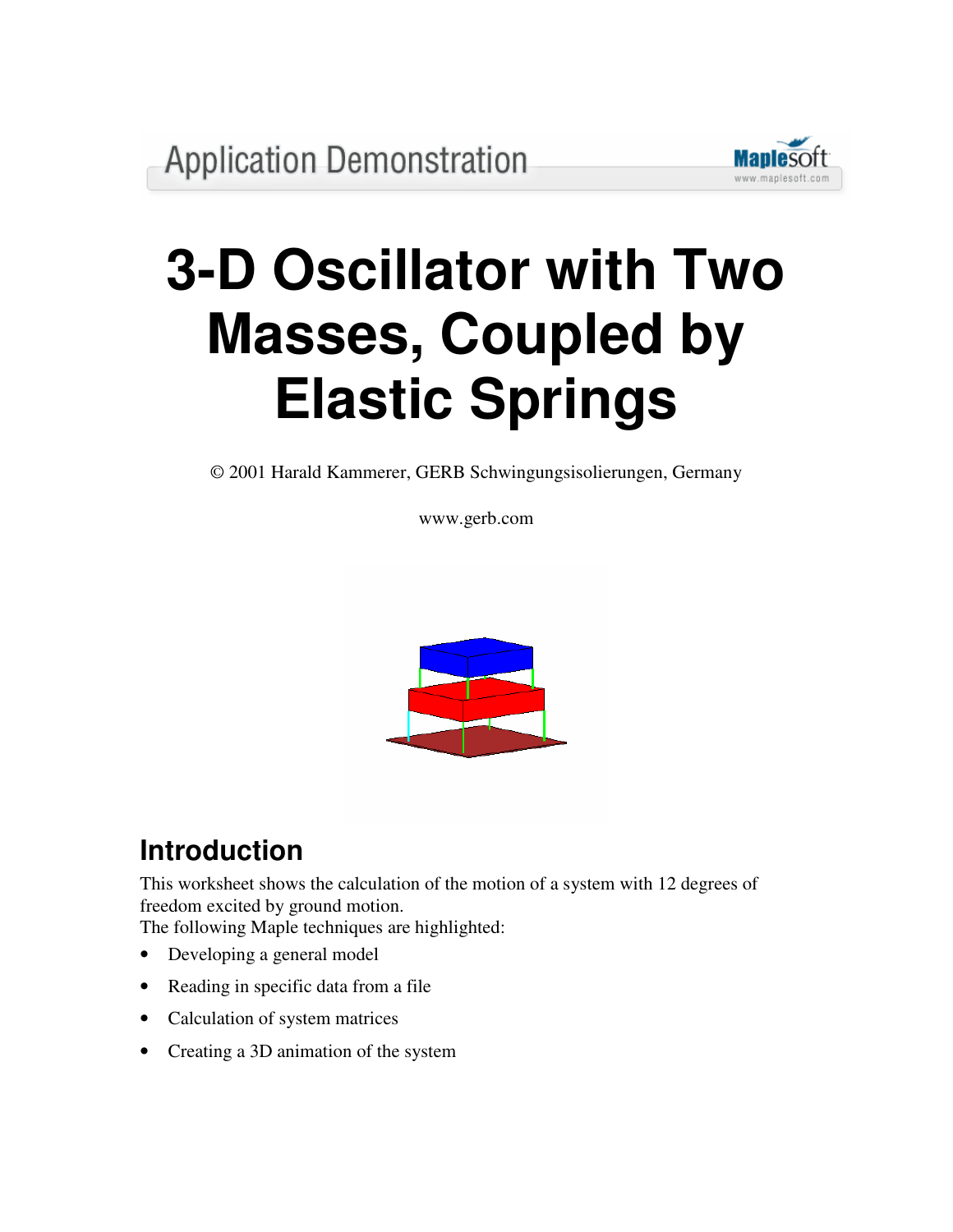# **Problem Description**



Consider a system of two masses. Both masses are described by rectangular prisms. The support for the two masses are elastic. The ground motion is known and is stored in the file "motion.dat".

Note: The file "motion.dat" includes four columns. First the discrete time steps, second the values of the ground acceleration in x-direction, third in y-direction and fourth in zdirection.

### **Contents**

1) In the first section of the worksheet the mechanical system is described. All data points are in m, kg, N and sec.

2) In the second section, the system matrices are calculated. The stiffness matrix is calculated according [1].

3) In section three, the eigenvalue problem is solved and the modal matrix is calculated.

4) In section four, the time history of the system movement is calculated numerically. The NEWMARK-algorithm is used to solve the incremental equations of motion [2].

5) In the last section, the solutions are displayed. First, the eigenvalues and eigenmodes are listed. Then the time history of the motion in every direction relative to the ground are plotted. Finally, the system motion is illustrated in the form of a small animation (which is duplicated at the top of this worksheet).

The lower mass and the lower spring in general are described by the index "u", the upper ones by the index "o".

The coordinates 1, 2 and 3 are the translation of the lower mass in x-, y- and z-direction, 4, 5 and 6 the corresponding rotations. The coordinates 7, 8 and 9 are the translations of the upper mass, 10, 11 and 12 the rotations.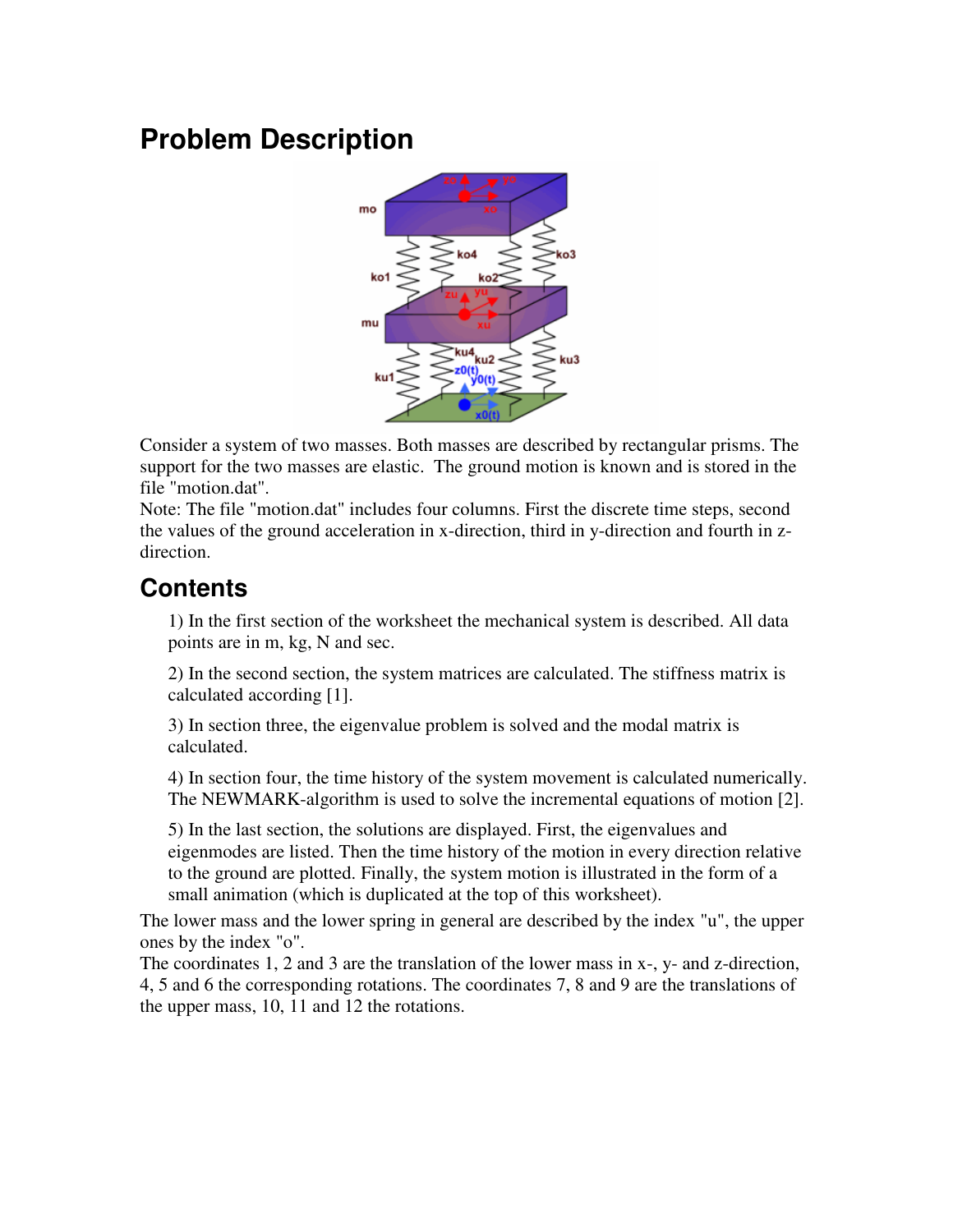# **Description of the Mechanical Model**

# **Dimensions of the Bodies**

x-direction: lu; lo [m] y-direction: bu; bo [m] z-direction: hu; ho [m] mass: mu,mo [kg]

#### *lower mass*

```
> lu:=10.0:bu:=8.0:hu:=2.0:
```

```
> mu:=1000000:
```
End points of the diagonal

```
> ENDu1:=[-lu/2,-bu/2,-hu/2]:
```

```
> ENDu2:=[lu/2,bu/2,hu/2]:
```
### *upper mass*

```
> lo:=8.0:bo:=7.0:ho:=2.0:
```
**> mo:=100000:**

End points of the diagonal

- **> ENDo1:=[-lo/2,-bo/2,-ho/2]:**
- **> ENDo2:=[lo/2,bo/2,ho/2]:**

### *distance between the centers of gravity*

this is necessary to know for the animation later **> DSuo:=[0,0,ho+hu]:**

# **General Spring Characteristics**

The general characteristics in the horizontal and vertical direction for the lower and the upper springs are given.

This general data can be modified in the following subsection for each individual spring.

coh/cuh: stiffness of the upper/lower spring in horizontal direction [N/m] cov/cuv: stiffness of the upper/lower spring in vertical direction [N/m]

#### *lower springs* **> cuh:=5.0\*10\*\*6: cuv:=5.0\*10\*\*6:** *upper springs* **> coh:=1.0\*10\*\*6: cov:=1.0\*10\*\*6:**

### **Position of the Bodies Supporting Springs and their Individual Characteristics**

all positions in metres (m), the stiffness of the individual springs can be manipulated in the following (see e.g. 1. spring of lower mass)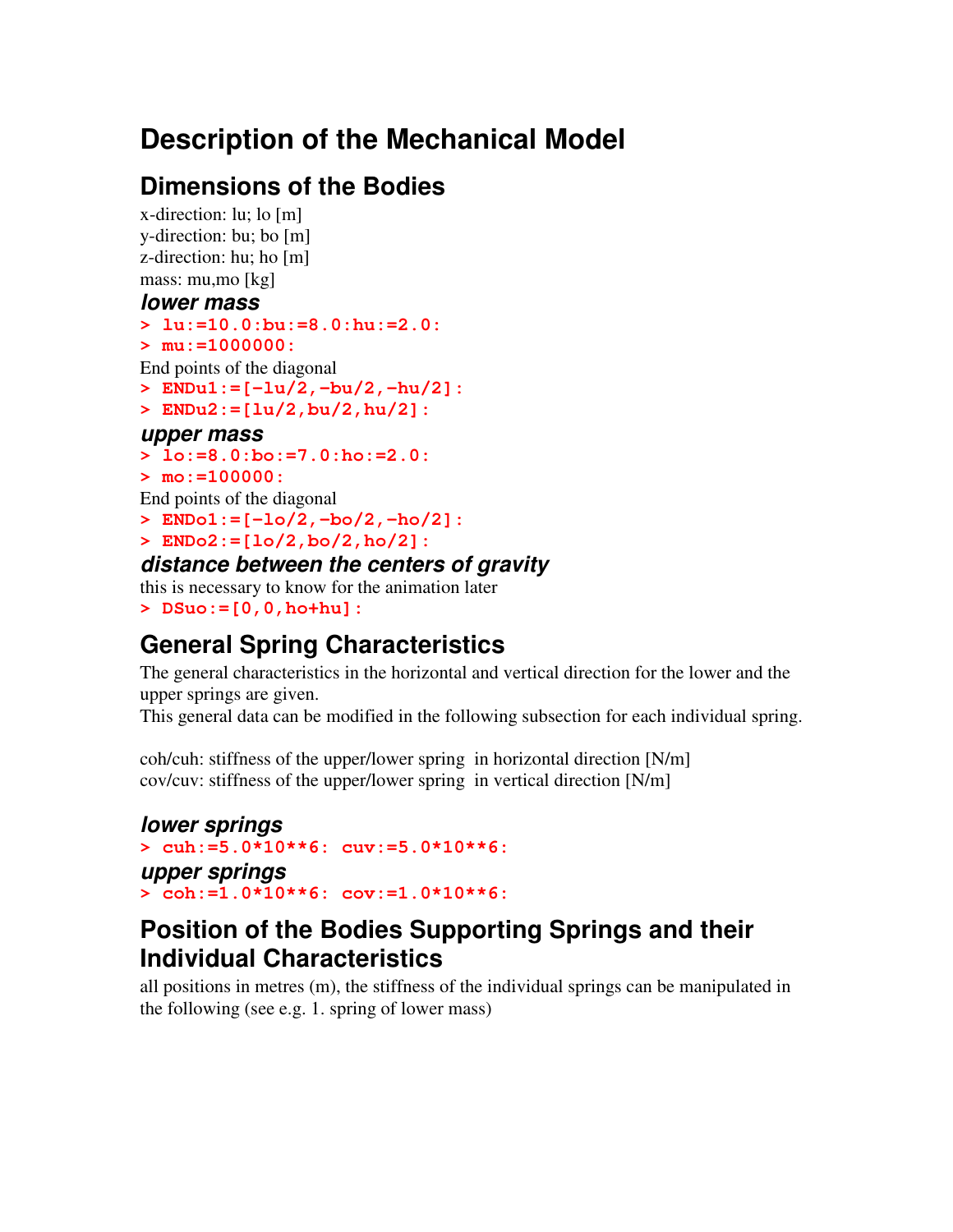### *lower mass*

```
a[i, j]: position of the lower spring i in direction jcu[i, j]: stiffness of the lower spring i in direction j
```
*Spring 1*

```
Note: The stiffness are varied from the general stiffness defined previously.
> a[1,x] := -lu/2: a[1,y] := -bu/2: a[1,z]:=-hu/2:
  cu[1,x] := cuh*0.9: cu[1,y] := cuh*0.85: cu[1,z] :=
   cuv*0.8:
```
*Spring 2*

Notice that we assume the stiffness (in the z direction) of this spring is significantly different from that of the others. This could be caused by damage to the spring.

**> a[2,x] := lu/2: a[2,y] := -bu/2: a[2,z]:=-hu/2: cu[2,x] := cuh: cu[2,y] := cuh: cu[2,z] := cuv/10:** *Spring 3* **> a[3,x] := lu/2: a[3,y] := bu/2: a[3,z]:=-hu/2: cu[3,x] := cuh: cu[3,y] := cuh: cu[3,z] := cuv:** *Spring 4* **> a[4,x] := -lu/2: a[4,y] := bu/2: a[4,z]:=-hu/2: cu[4,x] := cuh: cu[4,y] := cuh: cu[4,z] := cuv:** *Overall Parameters* Here, we will display the two sets of parameters in matrix form **> a = Matrix( [seq( [seq(a[j,i],i in [x,y,z])], j=1..4 )] );**  $a =$  $\begin{bmatrix} -5.000000000 & -4.000000000 & -1.000000000 \end{bmatrix}$ |<br>| L  $\mathbb{I}$  $\mathbb{R}$ L L  $\mathbf{r}$  -5.000000000 4.000000000 -1.000000000 5.000000000 -4.000000000 -1.000000000 5.000000000 4.000000000 -1.000000000 **> cu = Matrix( [seq( [seq(cu[j,i],i in [x,y,z])], j=1..4 )] );**  $cu =$  $\begin{bmatrix} 0.4500000000000^7 & 0.425000000000000^7 \end{bmatrix}$ |<br>|  $\mathbb{R}$ L L L  $\mathbb{R}$  $\mathbb{R}$ L  $\mathbf{r}$ ן 」  $\overline{\phantom{a}}$  $\overline{\phantom{a}}$  $\overline{\phantom{a}}$  $\overline{\phantom{a}}$  $\overline{\phantom{a}}$  $\overline{\phantom{a}}$  $\overline{\phantom{a}}$  $\overline{\phantom{a}}$  $\overline{\phantom{a}}$ 0.400000000 10<sup>7</sup> 0.50000000 10<sup>7</sup> 0.50000000 10<sup>7</sup> 500000.0000  $0.50000000010<sup>7</sup>$  $0.50000000010<sup>7</sup>$  $0.500000000010<sup>7</sup>$ 0.50000000 10<sup>7</sup> 0.50000000 10<sup>7</sup> 0.50000000 10<sup>7</sup>

#### *upper mass*

b[ i, j ]: position of the upper spring i in direction j  $\text{co}$ [ i, j ]: position of the upper spring i in direction j bzq||i: z position of the lower mass support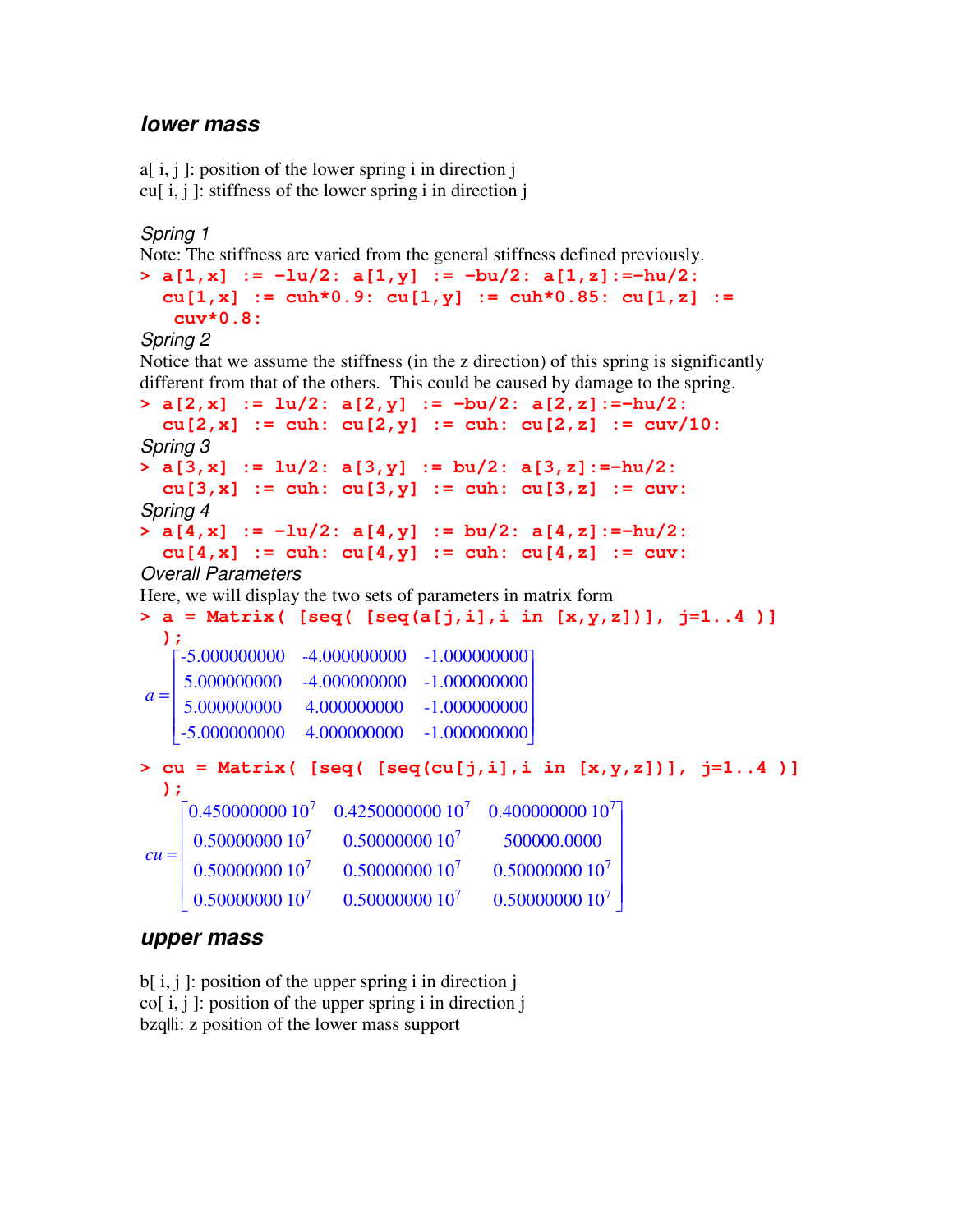#### *Spring 1*

Notice that the upper springs here need additional information on the position of the lower mass support.

**> b[1,x] := -lo/2: b[1,y] := -bo/2: b[1,z] := -ho/2: bzq1:=hu/2:**  $co[1, x] := coh: co[1, y] := coh: co[1, z] := cov:$ *Spring 2* **> b[2,x] := lo/2: b[2,y] := -bo/2: b[2,z] := -ho/2: bzq2:=hu/2: co[2,x] := coh: co[2,y] := coh: co[2,z] := cov:** *Spring 3* **> b[3,x] := lo/2: b[3,y] := bo/2: b[3,z] := -ho/2: bzq3:=hu/2: co[3,x] := coh: co[3,y] := coh: co[3,z] := cov:** *Spring 4* **> b[4,x] := -lo/2: b[4,y] := bo/2: b[4,z] := -ho/2: bzq4:=hu/2: co[4,x] := coh: co[4,y] := coh: co[4,z] := cov:** *Overall Parameters* Here, we will display the two sets of parameters in matrix form **> b = Matrix( [seq( [seq(b[j,i],i in [x,y,z])], j=1..4 )] );**  $b =$  $\begin{bmatrix} -4.000000000 & -3.500000000 & -1.000000000 \end{bmatrix}$ |<br>| L  $\mathbb{I}$  $\mathbb{R}$ L L  $\mathbf{r}$  -4.000000000 3.500000000 -1.000000000 4.000000000 -3.500000000 -1.000000000 4.000000000 3.500000000 -1.000000000 **> co = Matrix( [seq( [seq(co[j,i],i in [x,y,z])], j=1..4 )] );** *co* =  $\begin{bmatrix} 0.100000000 & 10^{7} & 0.10000000 & 10^{7} & 0.10000000 & 10^{7} \end{bmatrix}$ |<br>|  $\begin{bmatrix} 0.10000000 & 10^7 & 0.10000000 & 10^7 & 0.10000000 & 10^7 \end{bmatrix}$ 0.10000000 10<sup>7</sup>  $0.1000000010^{7}$   $0.1000000010^{7}$   $0.1000000010^{7}$  $\overline{\phantom{a}}$  $\overline{\phantom{a}}$ 0.10000000 10<sup>7</sup>  $0.1000000010^{7}$   $0.1000000010^{7}$   $0.1000000010^{7}$ 0.10000000 10<sup>7</sup>

# **Calculate the System Matrices**

# **System Stiffness**

### *deformation of the lower springs*

Here, we describe the deformation of the lower springs in terms of the position and orientation of the lower body.

 $q1, q2,...,q6$  are the degrees of freedom  $(q1, q2, q3)$  being the linear motion in x, y, z direction respectively and q4, q5 and q6 being the rotation about the x, y, z axis) of the lower body.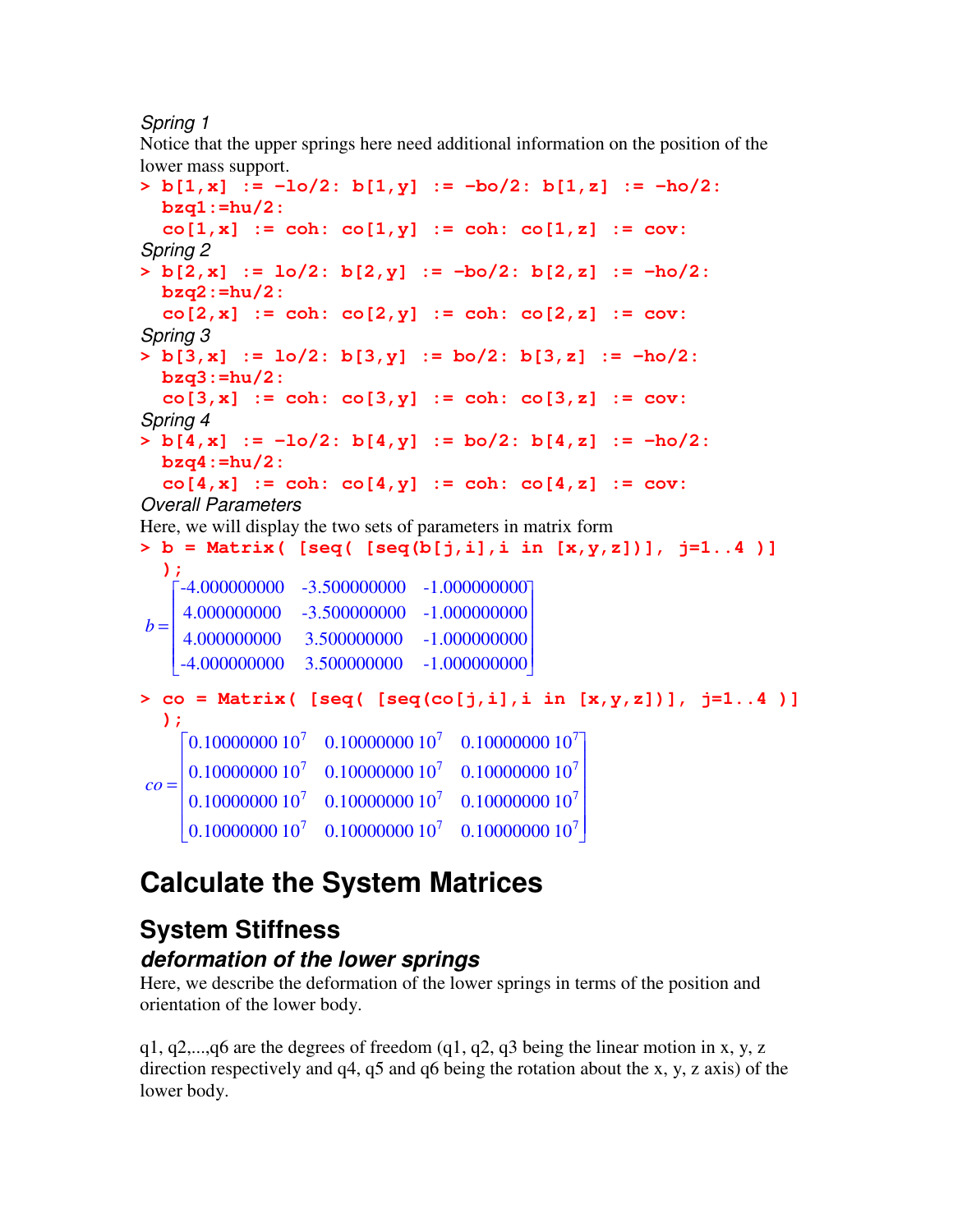u1, u2 and u3 are the spring displacement in the x, y and z direction respectively.

```
> u1:=q1 +akz*q5 -aky*q6:
  u2:=q2 -akz*q4 +akx*q6:
  u3:=q3 +aky*q4 -akx*q5:
> uq1:=expand(simplify(u1^2));
  uq2:=expand(simplify(u2^2));
  uq3:=expand(simplify(u3^2));
uq1 := q1^2 + 2 q1 akz q5 - 2 q1 aky q6 + akz^2 q5^2 - 2 akz q5 aky q6 + aky^2 q6^2uq2 := q2^2 - 2\ q2\ akz\ q4 + 2\ q2\ akx\ q6 + akz^2\ q4^2 - 2\ akz\ q4\ akx\ q6 + akx^2\ q6^2uq3 := q3^2 + 2 q3 aky q4 - 2 q3 akx q5 + aky^2 q4^2 - 2 aky q4 akx q5 + akk^2 q5^2
```
### *deformation of the upper springs*

For the upper springs, the deformation is described in terms of the position and orientation of the upper and lower body.

p1, p2,...,p6 are the degrees of freedom of the upper body (similar to the q defined for the lower body).

o1, o2 and o3 are the spring displacement in the x, y, and z direction respectively.

```
> o1:=-q1 -bqkz*q5 +bky*q6 +p1 +bkz*p5 -bky*p6:
   o2:=-q2 +bqkz*q4 -bkx*q6 +p2 -bkz*p4 +bkx*p6:
   o3:=-q3 -bky*q4 +bkx*q5 +p3 +bky*p4 -bkx*p5:
> oq1:=expand(simplify(o1^2));
   oq2:=expand(simplify(o2^2));
   oq3:=expand(simplify(o3^2));
oq1 2 bky q6 p1 2 q1 bqkz q5 2 q1 bkz p5 2 p1 bky p6 2 bky
2
:= + − − − q6 p6 − 2 q1 bky q6
      + 2 q1 bky p6 − 2 bqkz q5 p1 + 2 p1 bkz p5 − 2 bqkz q5 bky q6 + bky^{2} p6^{2} + bkz^{2} p5^{2}p1<sup>2</sup> + bky<sup>2</sup> q6<sup>2</sup> + bqkz<sup>2</sup> q5<sup>2</sup> − 2 q1 p1 − 2 bqkz q5 bkz p5 + q1<sup>2</sup> − 2 bkz p5 bky p6
      + 2 bqkz q5 bky p6 + 2 bky q6 bkz p5
oq2 := 2 q2 bkz p4 − 2 q2 bkx p6 − 2 bqkz q4 bkx q6 + 2 bqkz q4 p2 − 2 bkx q6 p2
      + 2 p2 bkx p6 + 2 q2 bkx q6 − 2 bkx<sup>2</sup> q6 p6 − 2 q2 bqkz q4 − 2 p2 bkz p4 + bkx<sup>2</sup> p6<sup>2</sup>
      bkz<sup>2</sup> p4<sup>2</sup> + p2<sup>2</sup> + bkx<sup>2</sup> q6<sup>2</sup> + q2<sup>2</sup> + bqkz<sup>2</sup> q4<sup>2</sup> − 2 q2 p2 − 2 bkz p4 bkx p6
      + 2 bkx q6 bkz p4 − 2 bqkz q4 bkz p4 + 2 bqkz q4 bkx p6
oq3 := 2 q3 bkx p5 − 2 p3 bkx p5 − 2 q3 bky p4 + 2 bkx q5 p3 − 2 q3 bkx q5 − 2 bkx<sup>2</sup> q5 p5
      + 2 q3 bky q4 + 2 p3 bky p4 - 2 bky q4 p3 - 2 bky<sup>2</sup> q4 p4 + bky<sup>2</sup> p5<sup>2</sup> + bky<sup>2</sup> p4<sup>2</sup> + p3<sup>2</sup>bkx<sup>2</sup> q5^2 + bky^2 q4^2 + q3^2 - 2 q3 p3 - 2 bky q4 bkk q5 + 2 bky q4 bkk p5+ 2 bkx q5 bky p4 − 2 bky p4 bkx p5
```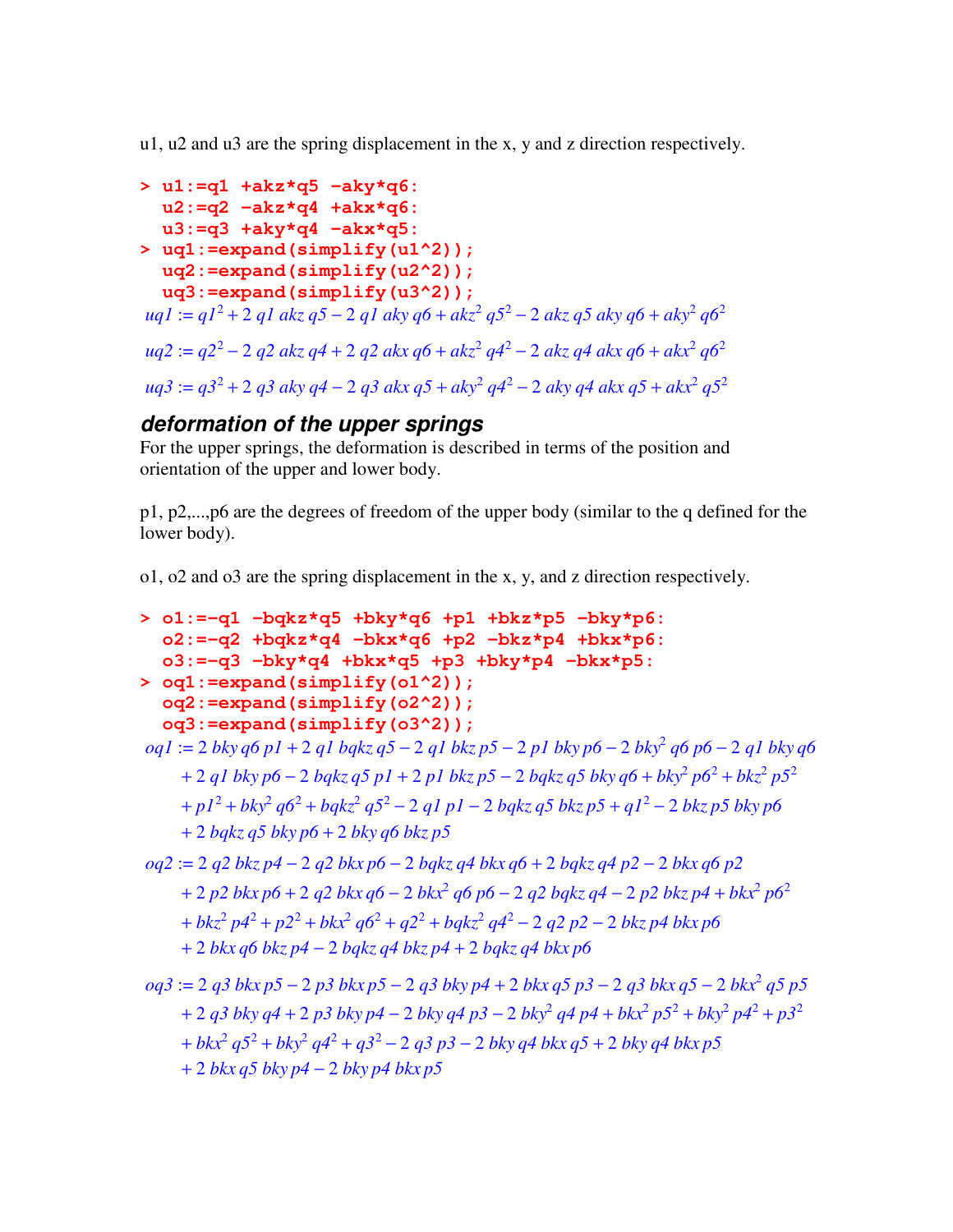### *general form of stiffness matrix for individual spring directions*

Using the above deformation equations, we can extract the general form of the spring stiffness components for each direction from the potential energy according to [1]

cu1, cu2, cu3:  $12 \times 12$  stiffness matrices for the lower springs in x, y, and z direction respectively.

co1, co2, co3:  $12 \times 12$  stiffness matrices for the upper springs in x, y, and z direction respectively.

```
> xlist:=[seq(q||i,i=1..6),seq(p||i,i=1..6)]:
 x2list:= [seq(xlist[i]^2,i=1..nops(xlist))]:
> for k from 1 to 3 do
     cu||k := evalm( DiagonalMatrix( [ seq( coeff( uq||k,
          x2list[i] ), i=1..12 ) ] ) +
          (Matrix( [ seq( [seq( coeff( coeff( uq||k,
          xlist[i] ), xlist[j] ), j=1..12 )],
          i=1..12 )] ) )/2 ):
     co||k := evalm( DiagonalMatrix( [ seq( coeff( oq||k,
          x2list[i] ), i=1..12 ) ] ) +
          (Matrix( [ seq( [seq( coeff( coeff( oq||k,
          xlist[i] ), xlist[j] ), j=1..12 )],
          i=1..12 ) ] ) )/2 ):
  end do:
```
### *stiffness matrix for every spring in every direction*

With the above general form of the stiffness matrices in the x, y, and z direction, we can generate the stiffness matrix associated with each spring by substituting the parameters corresponding to each of the springs.

The follow index notion are used for the resulting table of stiffness matrices:

first index: 1, 2, 3 and 4for lower springs; 5, 6, 7 and 8 for upper springs, second index: for direction x, y and z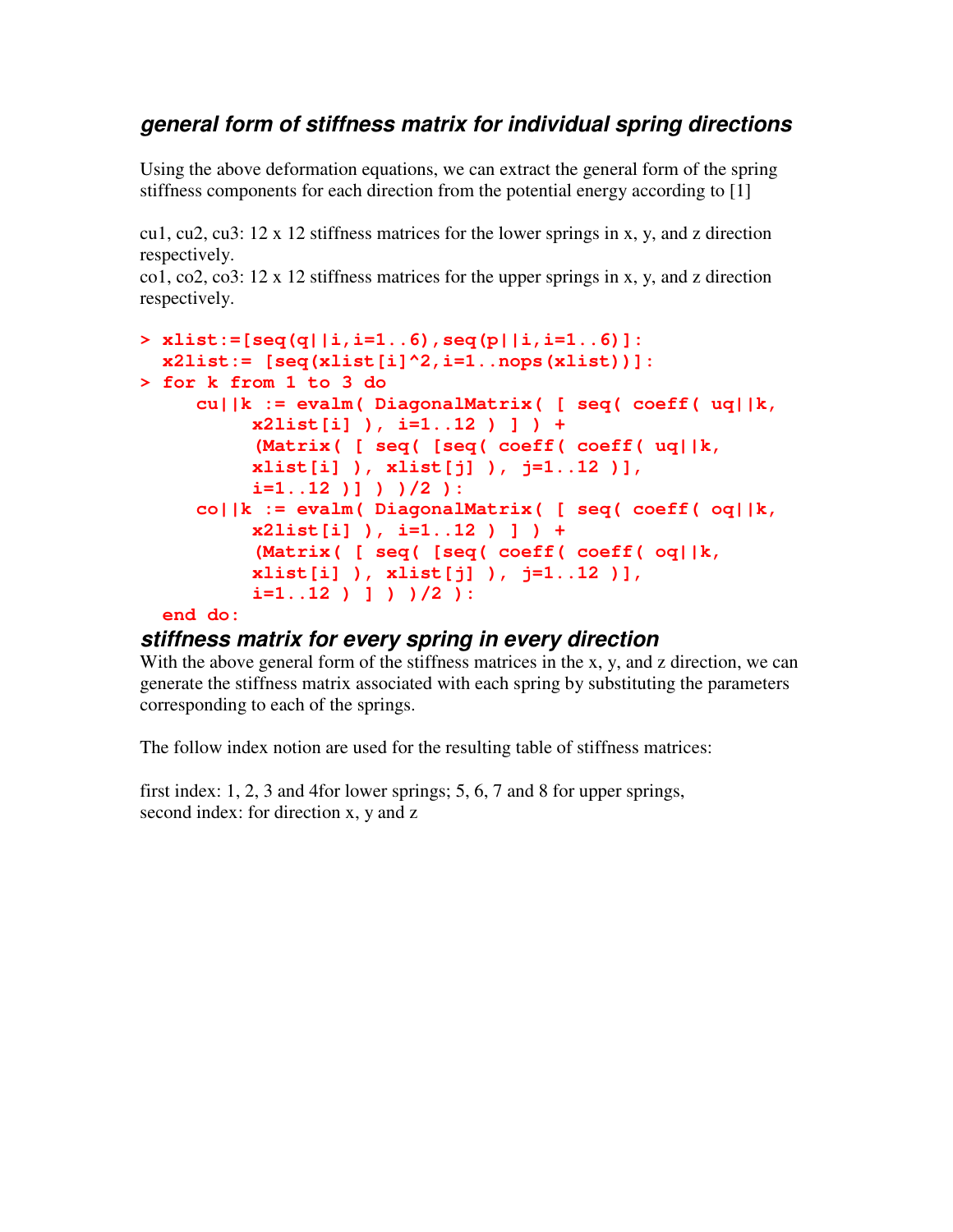```
> for s_index from 1 to 4 do
     n := 1;
     for d_index in [x,y,z] do
          k[s_index,d_index] := cu[s_index,d_index].
               eval( cu||n, {
                    seq( ak||i=a[s_index,i], i in {x,y,z}
                    ),
                    seq( bk||i=b[s_index,i], i in {x,y,z}),
                    bqkz=bzq||s_index } ):
          k[s\_index+4, d\_index] := co[s\_index, d\_index].eval( co||n,
                     {seq(ak||i=a[s_index,i], i in {x,y,z}),
                     seq(bk||i=b[s_index,i], i in {x,y,z}),
               bqkz=bzq||s_index } ):
          n := n+1;
     end do:
end do:
```

```
overall stiffness matrix
```
Finally, to get the overall system stiffness matrix, we add up all of the individual stiffness matrices.

```
> K := Matrix( 12, 12, 0 ):
   for i from 1 to 8 do
       K := \text{evalm}(K + \text{evalm}(k[i, x] + k[i, y] + k[i, z]));
  end do:
  K := convert( K, Matrix );
                             K :=
12 x 12 Matrix
                                  L

                                                         1
                                                         \overline{\phantom{a}}

                                    Data Type: anything
                                    Storage: rectangular
                                    Order: Fortran_order
```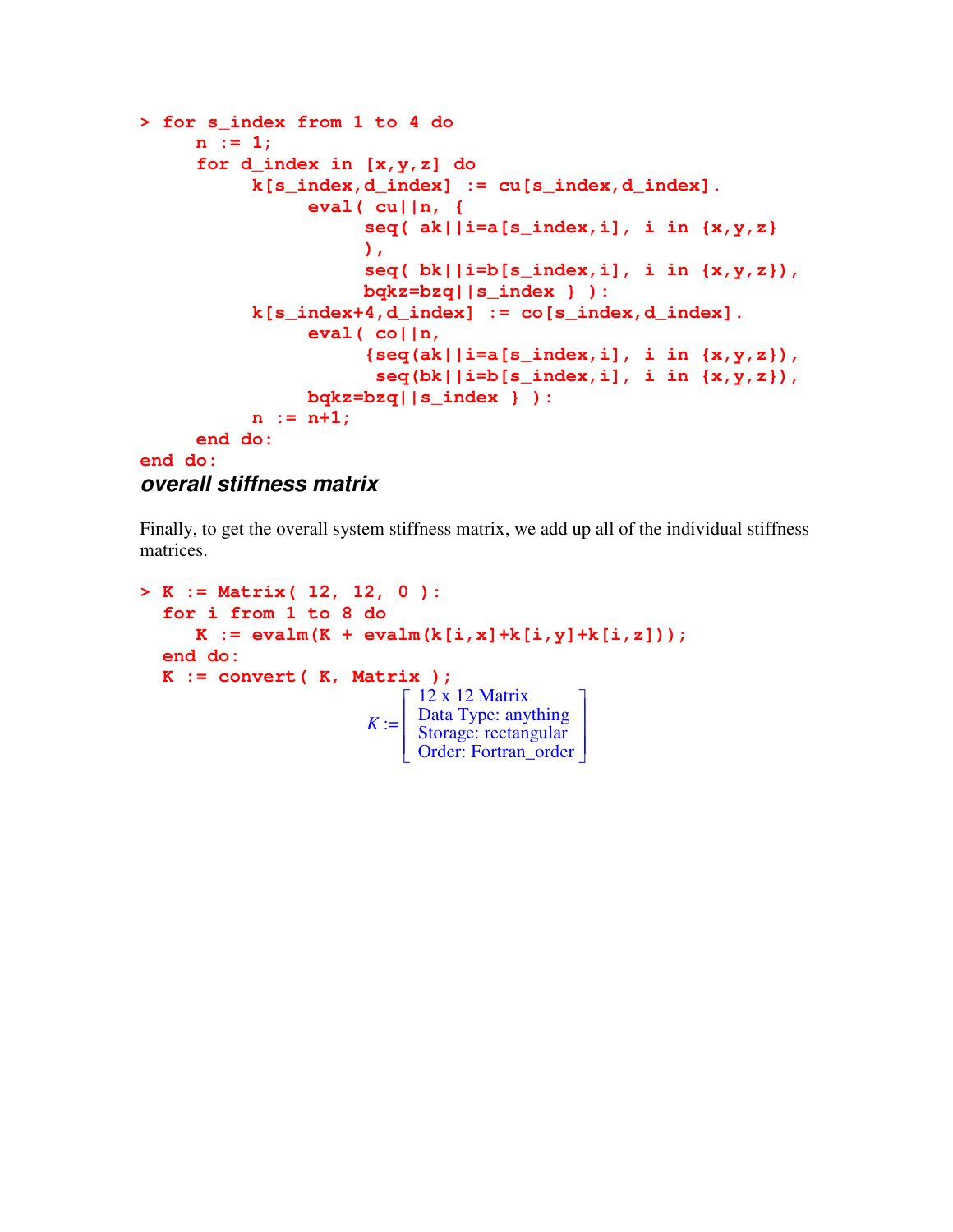### **System Mass** *matrix of one body*

To obtain the system mass matrix, we first define the mass matrix for one body.

```
> Mr := DiagonalMatrix( [m, m, m, m/12*(b^2+h^2),
  m/12*(l^2+h^2), m/12*(l^2+b^2)] );
          Mr :=
               Г
               -

                                                      ן
                                                      \rfloor

                m 0 0 0 0 0
                0 m 0 0 0 0
                0 0 m 0 0 0
                0 0 0 \frac{m (b^2 + h^2)}{12}\frac{(1+i)^2}{12} 0 0
                0 0 0 0 \frac{m (l^2 + h^2)}{12}\frac{1}{12} 0
                0 0 0 0 0 \frac{m (l^2 + b^2)}{12}12
```
### *general mass matrix*

Then we combine them to get the overall system mass matrix.

```
> M1:=evalm(subs({m=mu,l=lu,b=bu,h=hu},evalm(Mr))):
> M2:=evalm(subs({m=mo,l=lo,b=bo,h=ho},evalm(Mr))):
> M:=DiagonalMatrix( [M1, M2] );
                          M :=Г
                               L

                                                    ן
                                                    \overline{\phantom{a}}

                                 12 x 12 Matrix
                                 Data Type: anything
                                 Storage: rectangular
                                 Order: Fortran_order
```
# **System Matrix**

Finally, the system matrix is the product of the inverse of the mass matrix and the system stiffness matrix.

```
> SM:=convert(evalm(MatrixInverse(M).K), Matrix);
                               SM :=
                                      Г
                                      L

                                                              ן
                                                              \overline{\phantom{a}}

                                        12 x 12 Matrix
                                        Data Type: anything
                                        Storage: rectangular
                                        Order: Fortran_order
```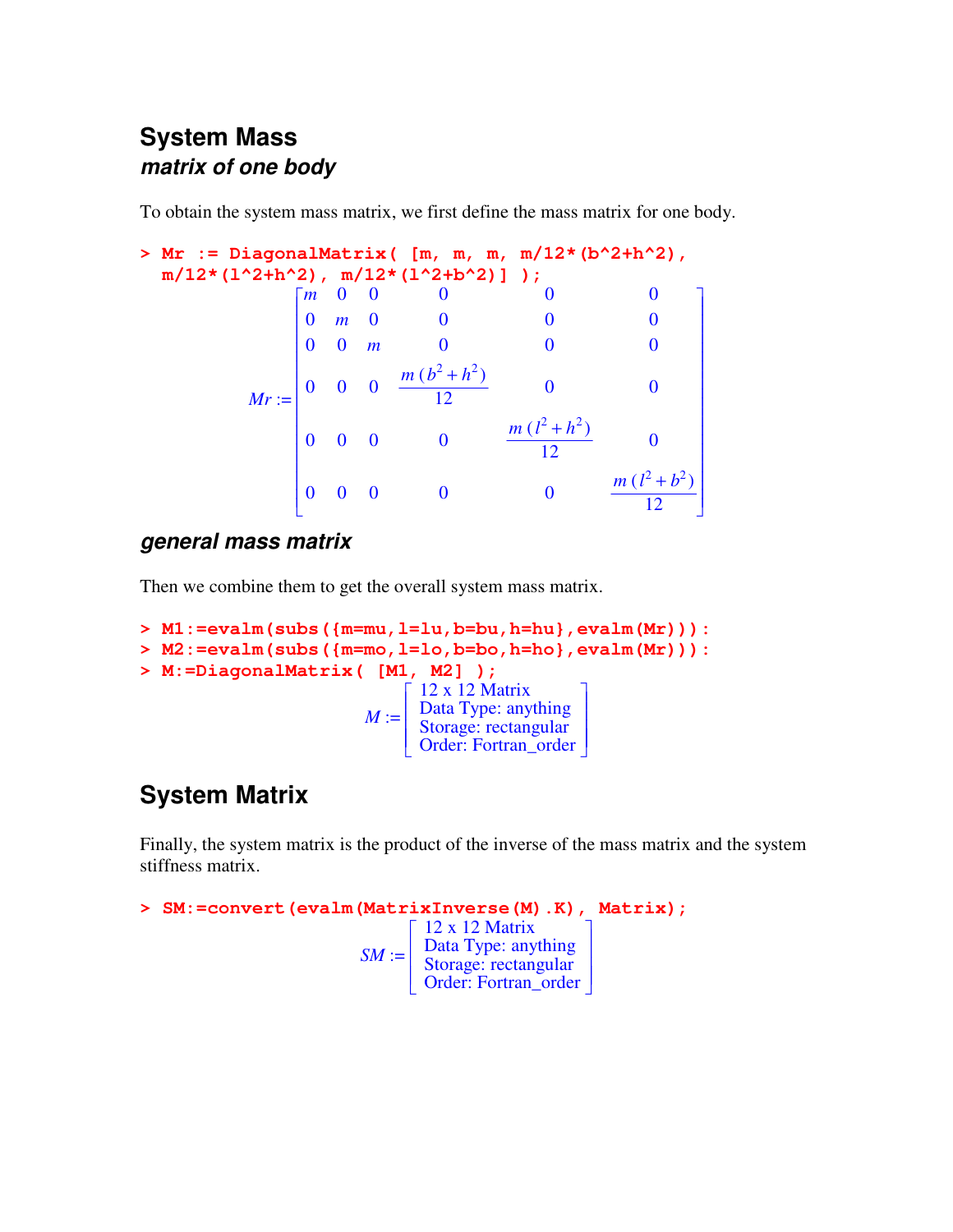# **Eigenvalue Problem Solution**

With the system matrix, we can now look at the eigenvalue problem.

### **Eigenvalues and Eigenmodes**

First, we compute the eigenvalues and eigenvectors of the system matrix using the Eigenvectors procedure from the LinearAlgebra package.

```
> lambda, vecs := Eigenvectors(SM):
```
Here, we split the eigenvector matrix into individual vectors so that we can sort them based on the associated eigenvalues.

```
> for i from 1 by 1 to 12 do
     v||i := SubMatrix(vecs, [1..12], [i]);
  end do:
```
Sorting with respect to eigenvalues:

```
> lstsrt := sort( [ seq( lambda[i], i=1..12 ) ] );
> for i from 1 by 1 to 12 do
       for j from 1 by 1 to 12 do
               if (lstsrt[i]=lambda[j]) then
                       num[i]:=j:
                       if (i>1 and num[i]<>num[i-1]) then j:=12 fi:
               fi:
       end do:
   end do:
> for i from 1 by 1 to 12 do
       ev||i:=(v||(num[i]));
   end do:
> ew:=Vector([ seq( lstsrt[i],i=1..12) ]);
lstsrt := [132.144825771004605 + 0. I, 134.815111916210640 + 0. I,
     134.527231153041584 + 0. I, 7.45598549215869788 + 0. I,
     14.6423967805512892 + 0. I, 15.1581801399133287 + 0. I,
     34.3724577704070456 + 0. I, 39.3352390695982735 + 0. I,
     58.1571810529707989 + 0. I, 44.7916127478653650 + 0. I,
    49.9526067329783246 + 0. I, 51.8224003533006866 + 0. I]
                           ew :=
                                 \left[ \begin{array}{c} 12 \text{ Element Column Vector} \\ \text{Data True: anything} \end{array} \right]|<br>|

                                                                \overline{\phantom{a}}\overline{\phantom{a}}\overline{\phantom{a}}\overline{\phantom{a}}\overline{\phantom{a}}Data Type: anything
                                   Storage: rectangular
                                   Order: Fortran_order
```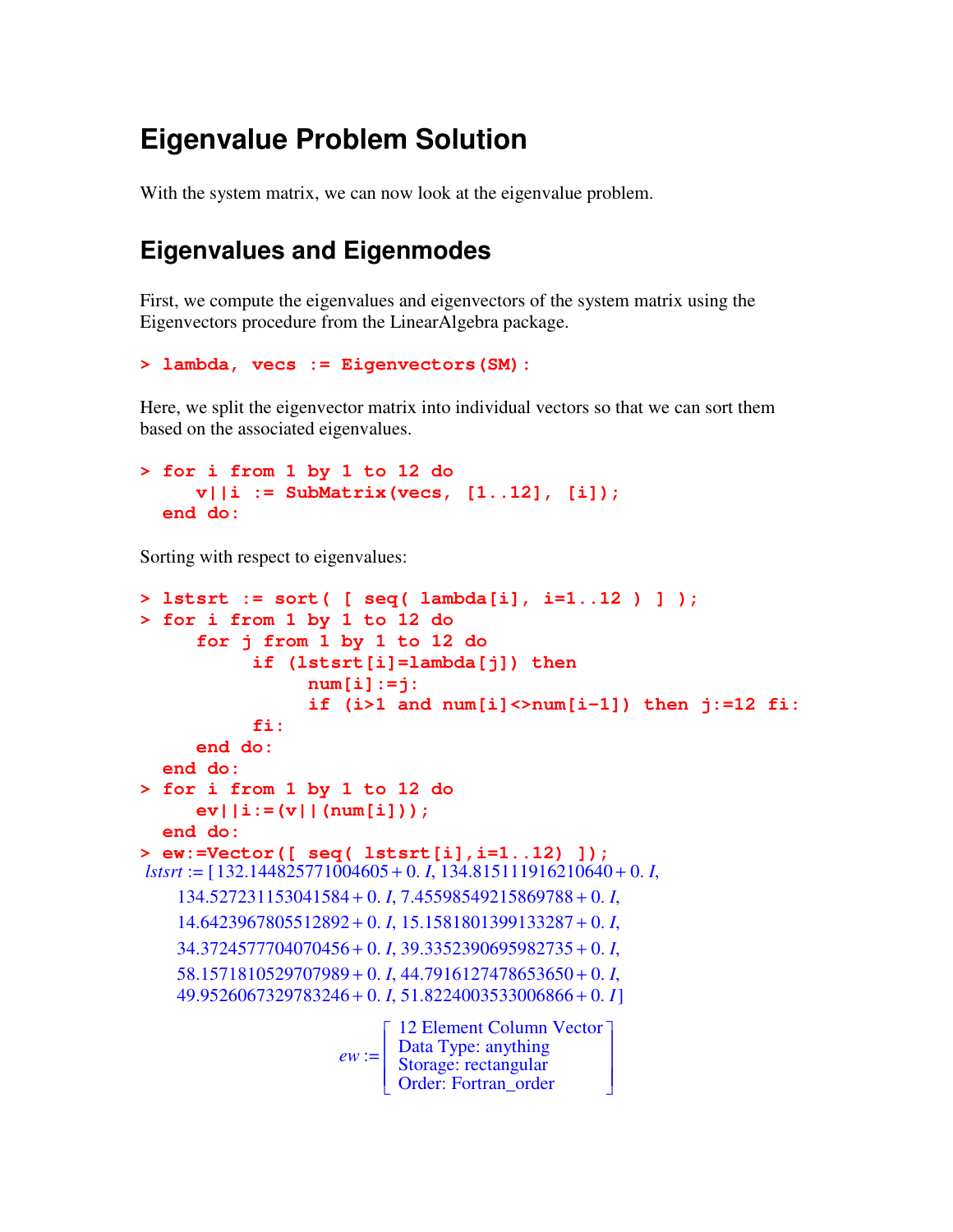# **Eigenfrequencies**

We can also extract the eigenfrequencies from the eigenvalues.

**> omega := [ seq( sqrt( ew[i] ), i=1..12 ) ]: > f := [ seq( evalf(omega[i]/(2\*Pi)), i=1..12 )]:**

### **Modal Matrix**

We obtain the model matrix by normalizing the eigenvectors.

```
> for i from 1 to 12 do
       phi||i := Normalize( convert(ev||i[1..12, 1],
               Vector) );
   end do:
   phi := Matrix( [ seq( phi||i, i=1..12 ) ] );
> phit:=Transpose(phi);
                               \phi :=Г
                                    |<br>|

                                                            ן
                                                            \overline{\phantom{a}}

                                      12 x 12 Matrix
                                      Data Type: anything
                                      Storage: rectangular
                                      Order: Fortran_order
                              phit :=
                                     Г
                                     |<br>|

                                                             ן
                                                             \overline{\phantom{a}}

                                       12 x 12 Matrix
                                       Data Type: anything
                                       Storage: rectangular
                                       Order: Fortran_order
```
### **Modal Mass and Modal Stiffness**

```
> Ms:=phit.M.phi:
  Ms := DiagonalMatrix( [ seq( Ms[i,i], i=1..12 ) ] );
> Ks:=phit.K.phi:
  Ks := DiagonalMatrix( [ seq( Ks[i,i], i=1..12 ) ] );
                            Ms :=Г
                                  -

                                                         1
                                                         \rfloor\overline{\phantom{a}}12 x 12 Matrix
                                    Data Type: anything
                                    Storage: rectangular
                                    Order: Fortran_order
                            Ks :=Г
                                  |<br>|

                                                         ן
                                                         」

                                    12 x 12 Matrix
                                    Data Type: anything
                                    Storage: rectangular
                                    Order: Fortran_order
```
# **Numeric Solution of the Equation of Motion**

Here, we will obtain the numeric solution to the equation of motion using the NEWMARK algorithm [2]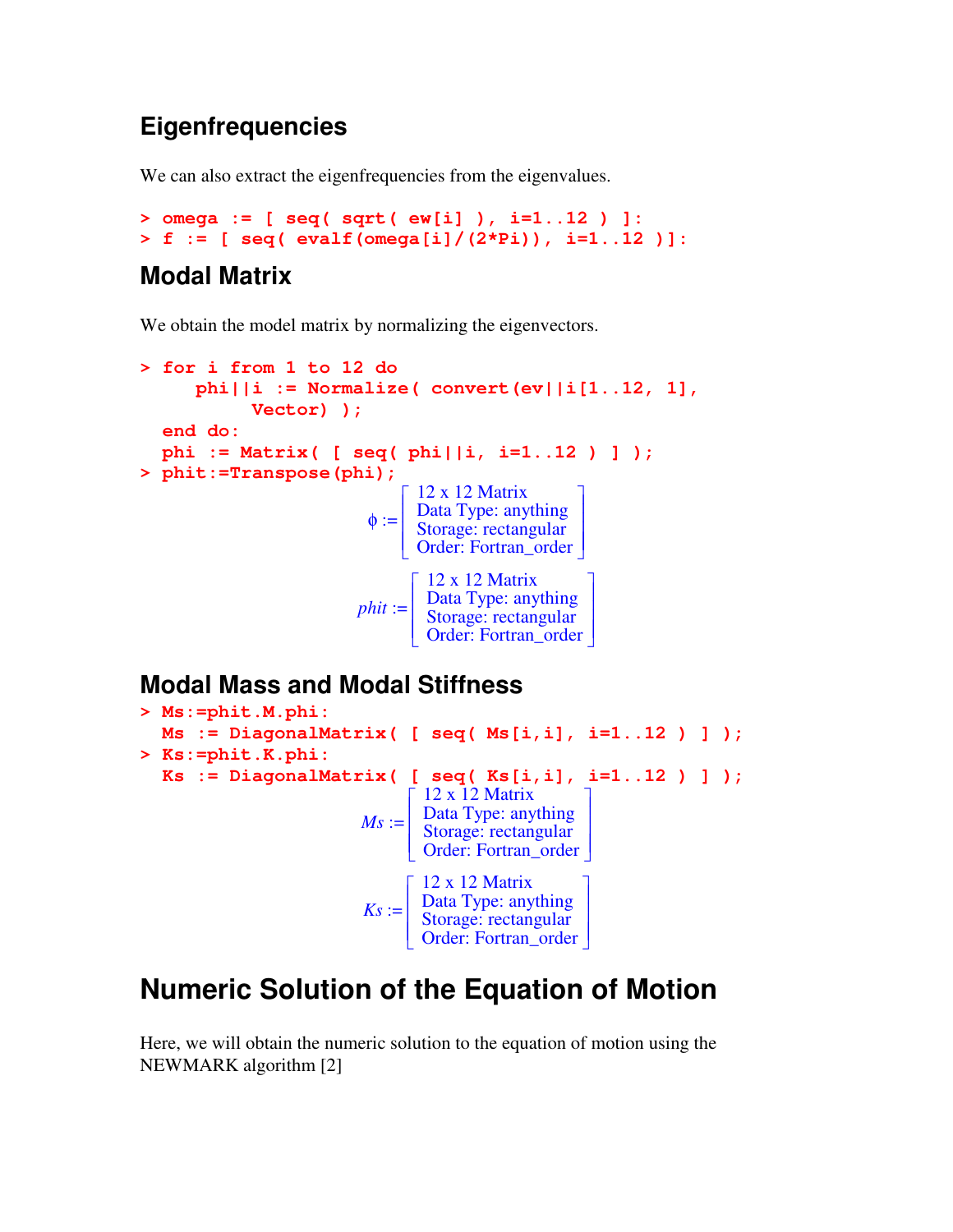### **Time-History of the Ground Motion** *Reading in data from file*

First, we will read in the ground motion from the data file motion.dat.

Recall that the data is listed in 4 columns:

1. time, 2. x-acceleration, 3. y-acceleration, 4. z-acceleration

```
> loaddat:=readdata("motion.dat",4):
```
Extract the time step from the data **> dt:=loaddat[4][1]-loaddat[3][1];**  $dt := 0.01$ 

Getting the number of samples **> ndt:=nops(loaddat);**

 $ndt := 1500$ 

Setting the total time **> maxT:=(ndt-1)\*dt;**

 $maxT := 14.99$ 

Setting up the discrete time variables for use later. **> for i from 0 by 1 to ndt do t||i:=i\*dt end do:**

Assigning the direction data into separate variables.

```
> a0x := [seq( loaddat[i][2], i=1..ndt)]:
  a0y := [seq( loaddat[i][3], i=1..ndt)]:
  a0z := [seq( loaddat[i][4], i=1..ndt)]:
```
For the animation later, the ground acceleration is numerically integrated twice to get the ground displacement. For the numeric integration, it is assumed that the acceleration between two discrete time steps is linear. Additionally, we assume that the velocities and the displacement at the beginning of the time period is zero.

```
> v0x := Vector[column]( ndt, 0 ):
  v0y := Vector[column]( ndt, 0 ):
 v0z := Vector[column]( ndt, 0 ):
> x0x := Vector[column]( ndt, 0 ):
  x0y := Vector[column]( ndt, 0 ):
  x0z := Vector[column]( ndt, 0 ):
> for j from 2 by 1 to ndt do
     for i in [x,y,z] do
          v0||i[j]:=v0||i[j-1]+(a0||i[j]+a0||i[j-1])*dt/2;
          x0||i[j]:=x0||i[j-1]+(v0||i[j]+v0||i[j-1])*dt/2;
     end do:
  end do:
```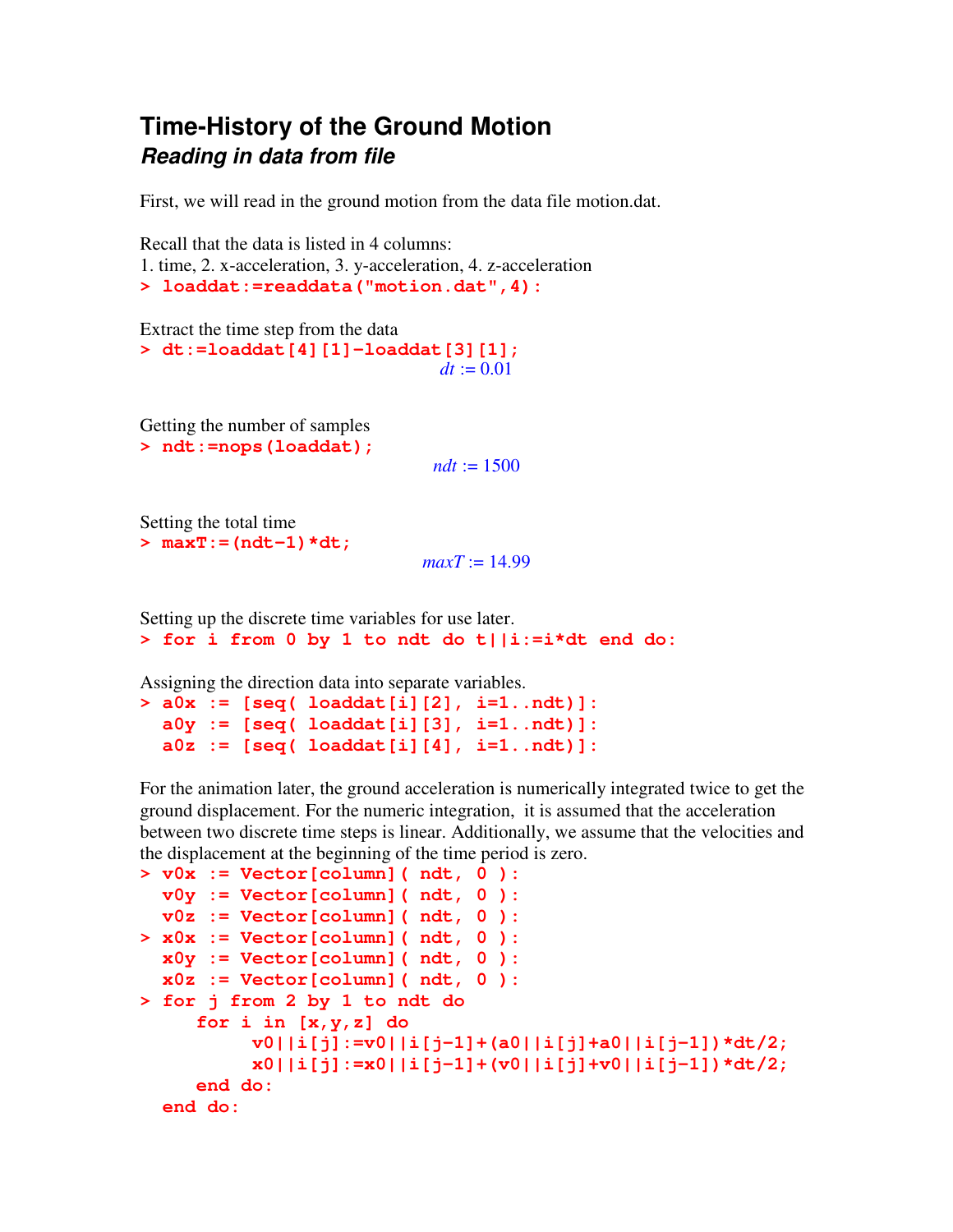### *Plotting the input data*

```
Setting up the line colour.
> clax:=red:clay:=blue:claz:=green:
Ground Acceleration
x - direction
> SSax:=[seq([t||j,a0x[j]],j=1..ndt)]:
  Pax:=curve(SSax,color=clax):
y - direction
> SSay:=[seq([t||j,a0y[j]],j=1..ndt)]:
  Pay:=curve(SSay,color=clay):
z-direction
> SSaz:=[seq([t||j,a0z[j]],j=1..ndt)]:
  Paz:=curve(SSaz,color=claz):
Ground Displacement
x - direction
> SSdx:=[seq([t||j,x0x[j]],j=1..ndt)]:
  Pdx:=curve(SSdx,color=clax):
y - direction
> SSdy:=[seq([t||j,x0y[j]],j=1..ndt)]:
  Pdy:=curve(SSdy,color=clay):
z - direction
> SSdz:=[seq([t||j,x0z[j]],j=1..ndt)]:
  Pdz:=curve(SSdz,color=claz):
Plots
Accelerations
> display({Pax,Pay,Paz},title="Ground Acceleration, red: x;
  blue: y; green: z");Ground Acceleration, red: x; blue: y; green: z
                10<sup>1</sup>
```


 $-10-$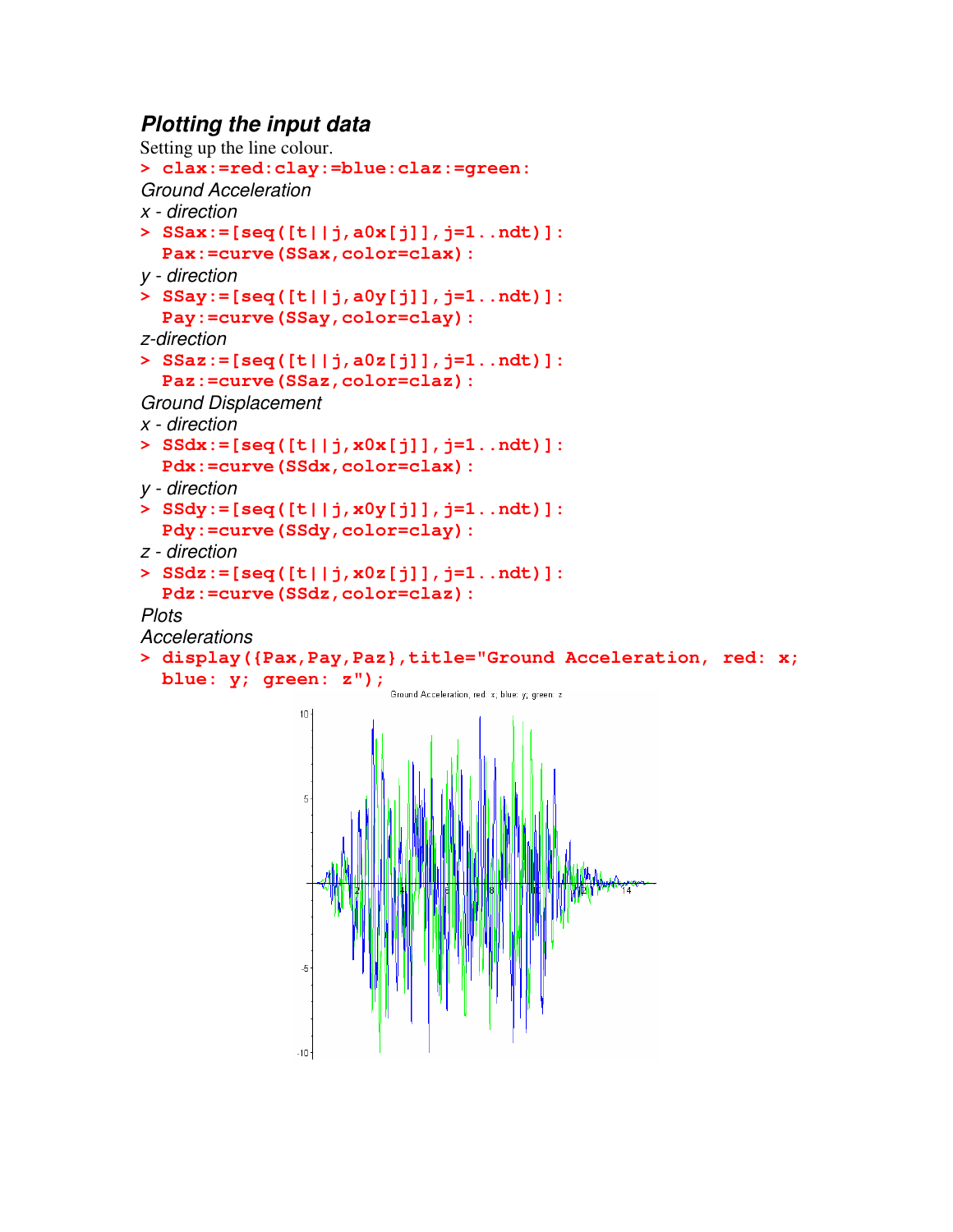

### *Computing the ground forces from the ground motion*

We will transform the ground motion into the substitute force, assuming no ground rotations, using  $F = ma$ .

```
> for i from 1 by 1 to ndt do
     a0vec||i := Vector(12, 0);
     a0vec||i[1]:=a0x[i];a0vec||i[7]:=a0x[i];
     a0vec||i[2]:=a0y[i];a0vec||i[8]:=a0y[i];
     a0vec||i[3]:=a0z[i];a0vec||i[9]:=a0z[i];
  end do:
> for i from 1 by 1 to ndt do
     ||i:=-(M.a0vec||i);
  end do:
```
Transform the Substitute Force into Modal Coordinates

```
> for i from 1 by 1 to ndt do
    Fs||i:=phit.F||i;
  end do:
```
 $-0.6$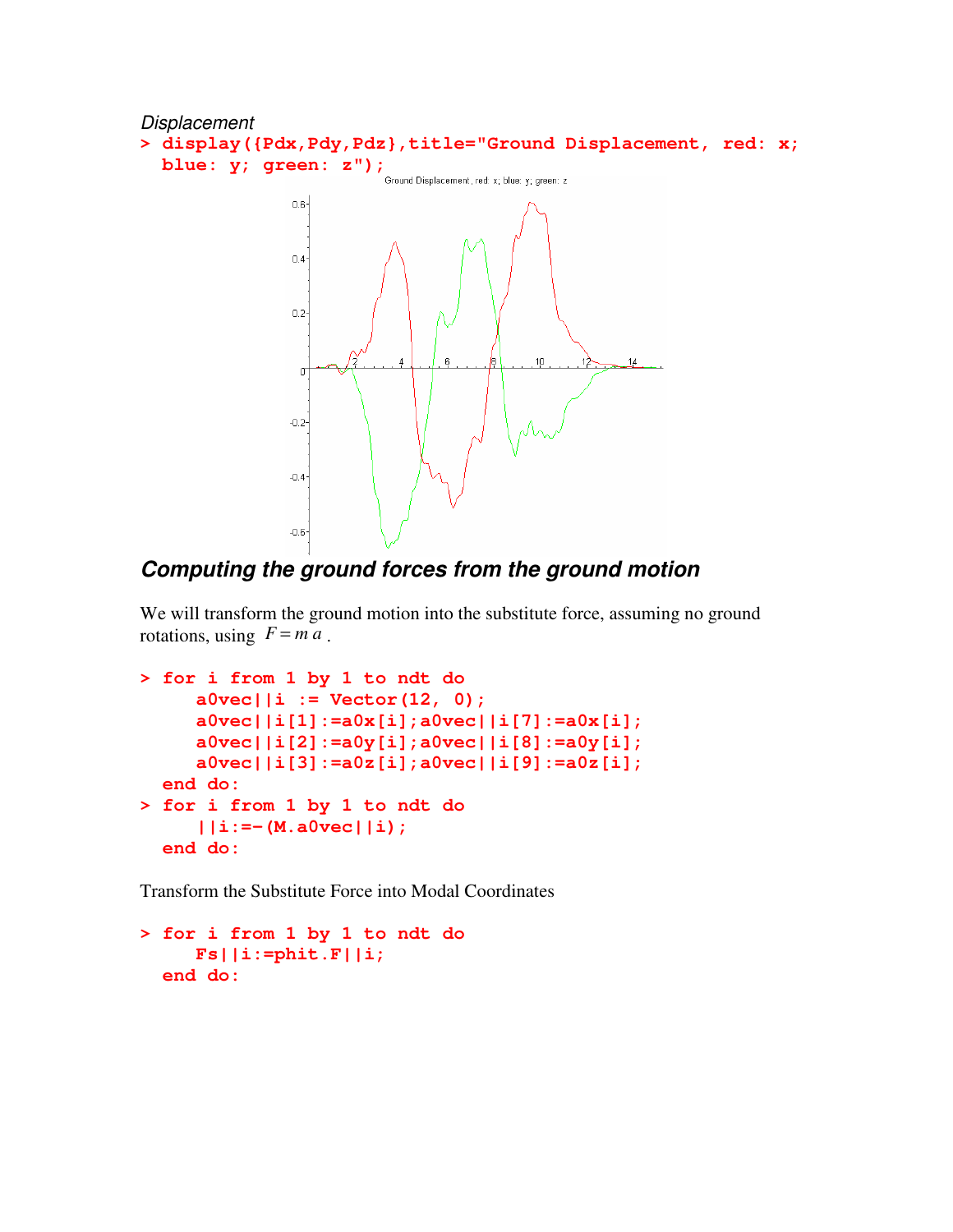### **NEWMARK-Algorithm**

Now, apply the NEWMARK algorithm

```
First, setup the NEWMARK-constants
> alpha:=0.25:delta:=0.5:
```
Then, we compute the modified mass matrix

| > Mn:=Ms+(Ks*alpha*dt^2); |                                                                                              |             |                                                                                                |
|---------------------------|----------------------------------------------------------------------------------------------|-------------|------------------------------------------------------------------------------------------------|
| $Mn :=$                   | $12 \times 12$ Matrix<br>Data Type: anything<br>Storage: rectangular<br>Order: Fortran_order | $+0.000025$ | $\Gamma$ 12 x 12 Matrix<br>Data Type: anything<br>Storage: rectangular<br>Order: Fortran_order |

Next initialize the vectors.

```
> RS||1 := Vector[column]( 12, 0 ):
  Q||1 := Vector[column]( 12, 0 ):
  Qp||1 := Vector[column]( 12, 0 ):
  Qpp||1 := Vector[column]( 12, 0 ):
Then compute the output one step at a time.
> for i from 2 by 1 to ndt do
     RS||i := Vector[column]( [ seq( Fs||i[j] –
          Ks[ j, j ] * ( Q||(i-1)[j] +
          Qp||(i-1)[j]*dt +
          Qpp||(i-1)[j]*(1/2-alpha)*dt^2 ),
          j=1..12 ) ] ):
     Qpp||i := Vector[column]( [ seq( RS||i[j]/Mn[j,j],
          j=1..12 ) ] ):
     Qp||i := Vector[column]( [ seq( Qp||(i-1)[j] +
          dt*( Qpp||(i-1)[j]*(1-delta) + Qpp||i[j]*delta ),
          j=1..12 ) ] ):
     Q||i := Vector[column]( [ seq( Q||(i-1)[j] +
          dt*Qp||(i-1)[j] +
          dt^2*( Qpp||(i-1)[j]*(1/2-alpha) +
          Qpp||i[j]*alpha ),
          j=1..12 ) ] ):
```

```
end do:
```
Finally, we can transform the solution into back real coordinates

**> for i from 1 by 1 to ndt do X||i := map( Re, (phi.Q||i) ); end do:**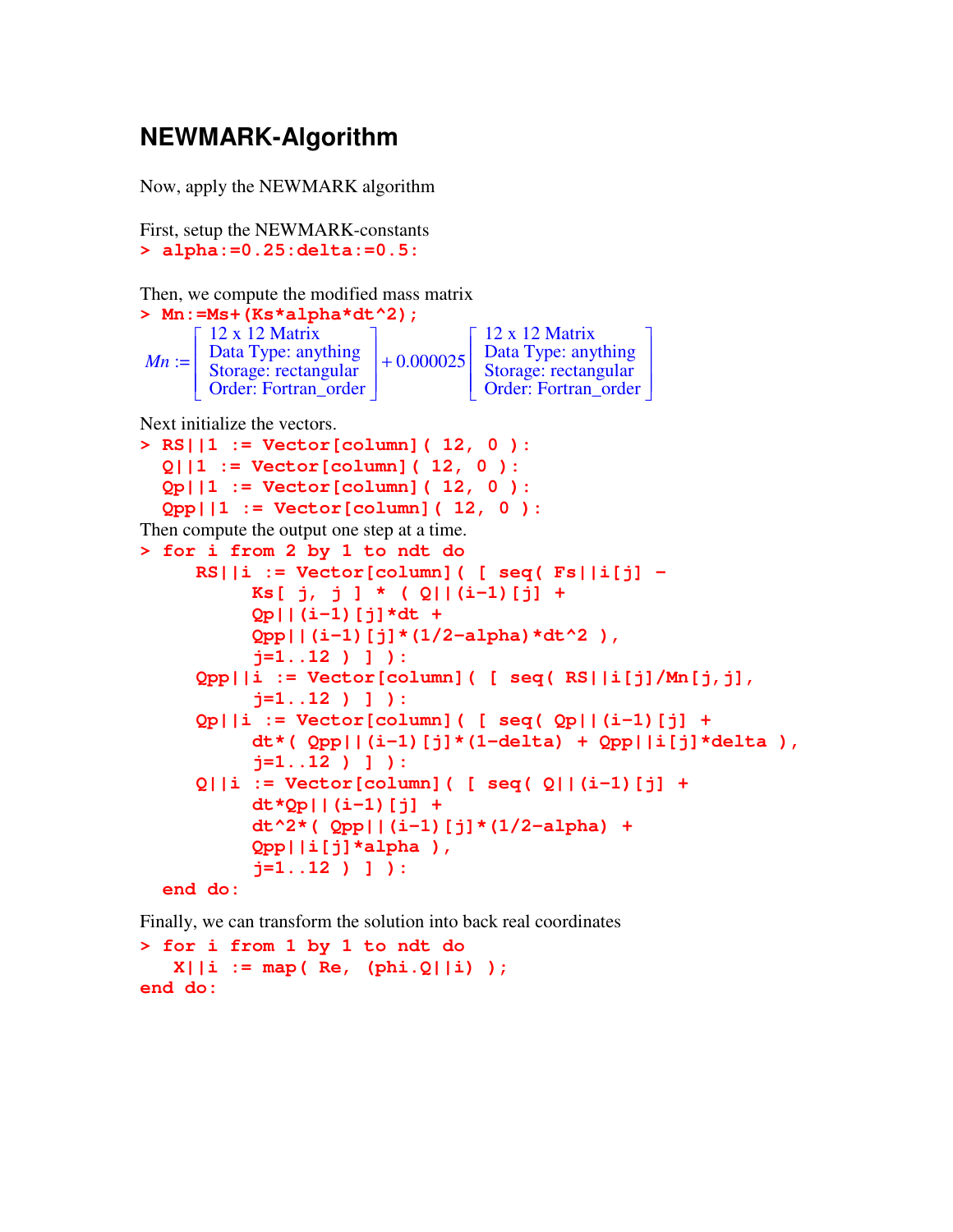# **Viewing the Solution**

### **Graphical View of the Time History of the Motion** *Translations*

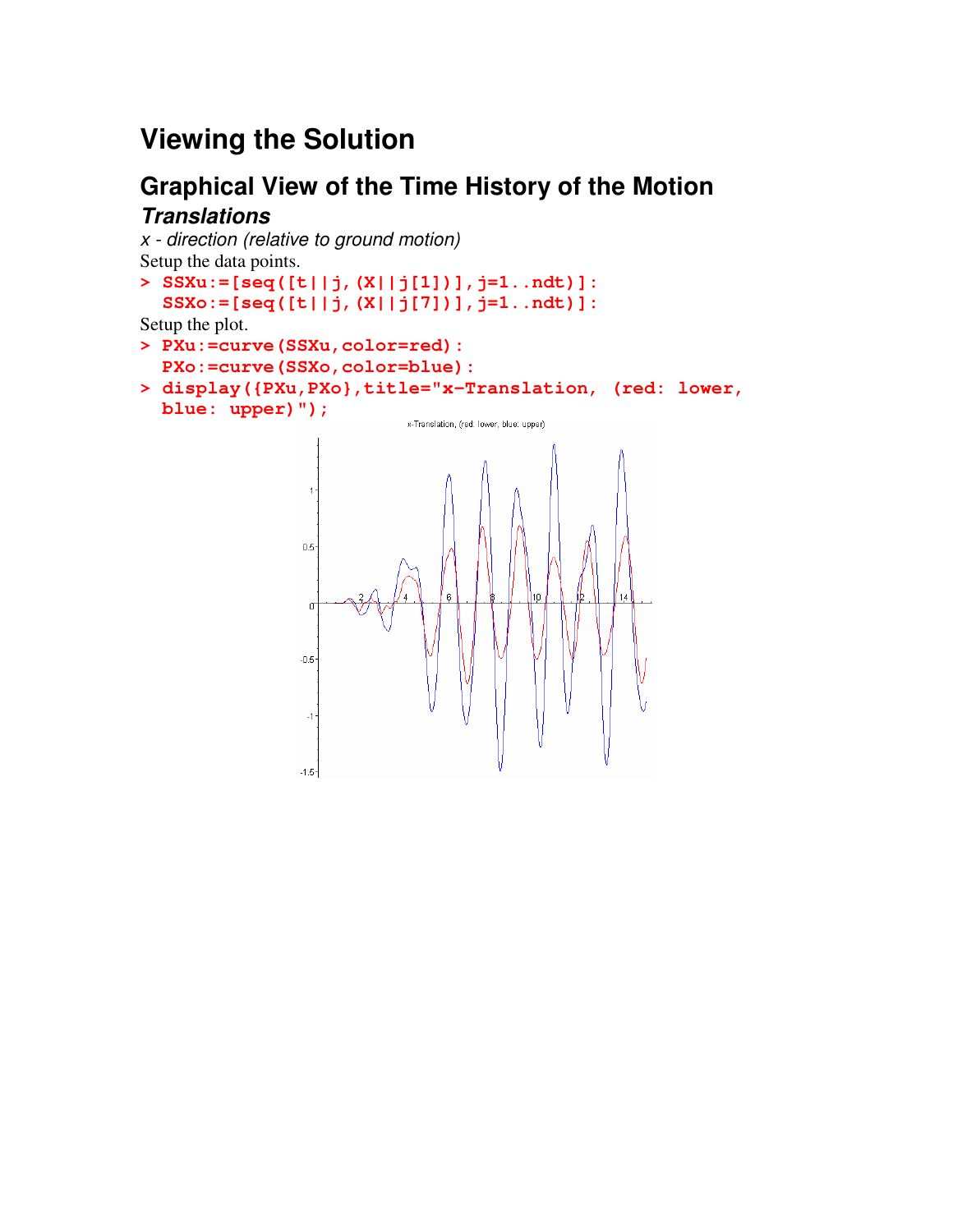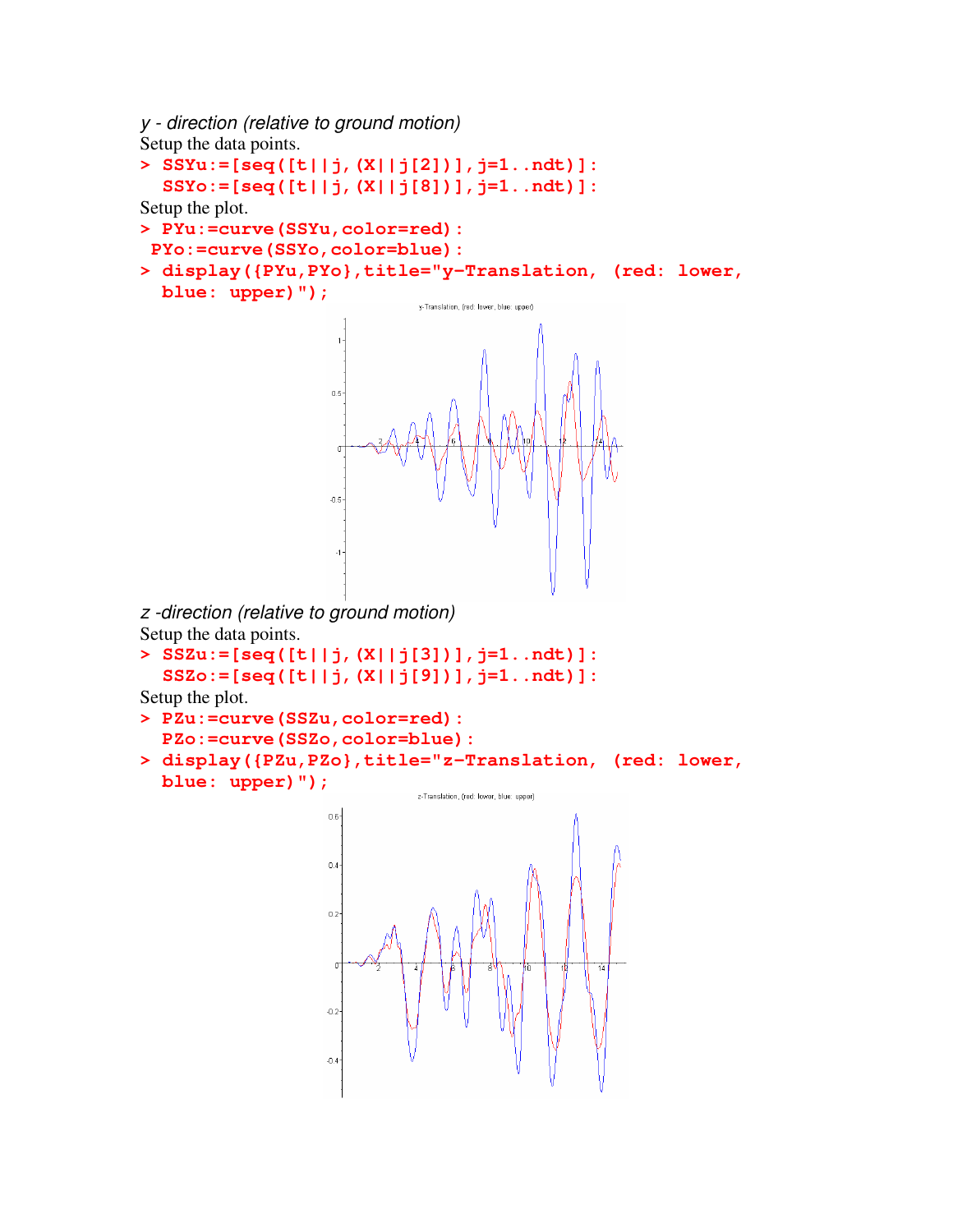### *Rotations*

*Rotation about x*

Setup data points.

- **> SRXu:=[seq([t||j,(X||j[4])],j=1..ndt)]:**
- **SRXo:=[seq([t||j,(X||j[10])],j=1..ndt)]:**

Setup the plot.

- **> RXu:=curve(SRXu,color=red): RXo:=curve(SRXo,color=blue):**
- **> display({RXu,RXo},title="x-Rotation, (red: lower, blue: upper)");**



*Rotation about y* Setup data points.

**> SRYu:=[seq([t||j,(X||j[5])],j=1..ndt)]: SRYo:=[seq([t||j,(X||j[11])],j=1..ndt)]:**

Setup the plot.

- **> RYu:=curve(SRYu,color=red):**
- **RYo:=curve(SRYo,color=blue):**
- **> display({RYu,RYo},title="y-Rotation, (red: lower, blue: upper)");**

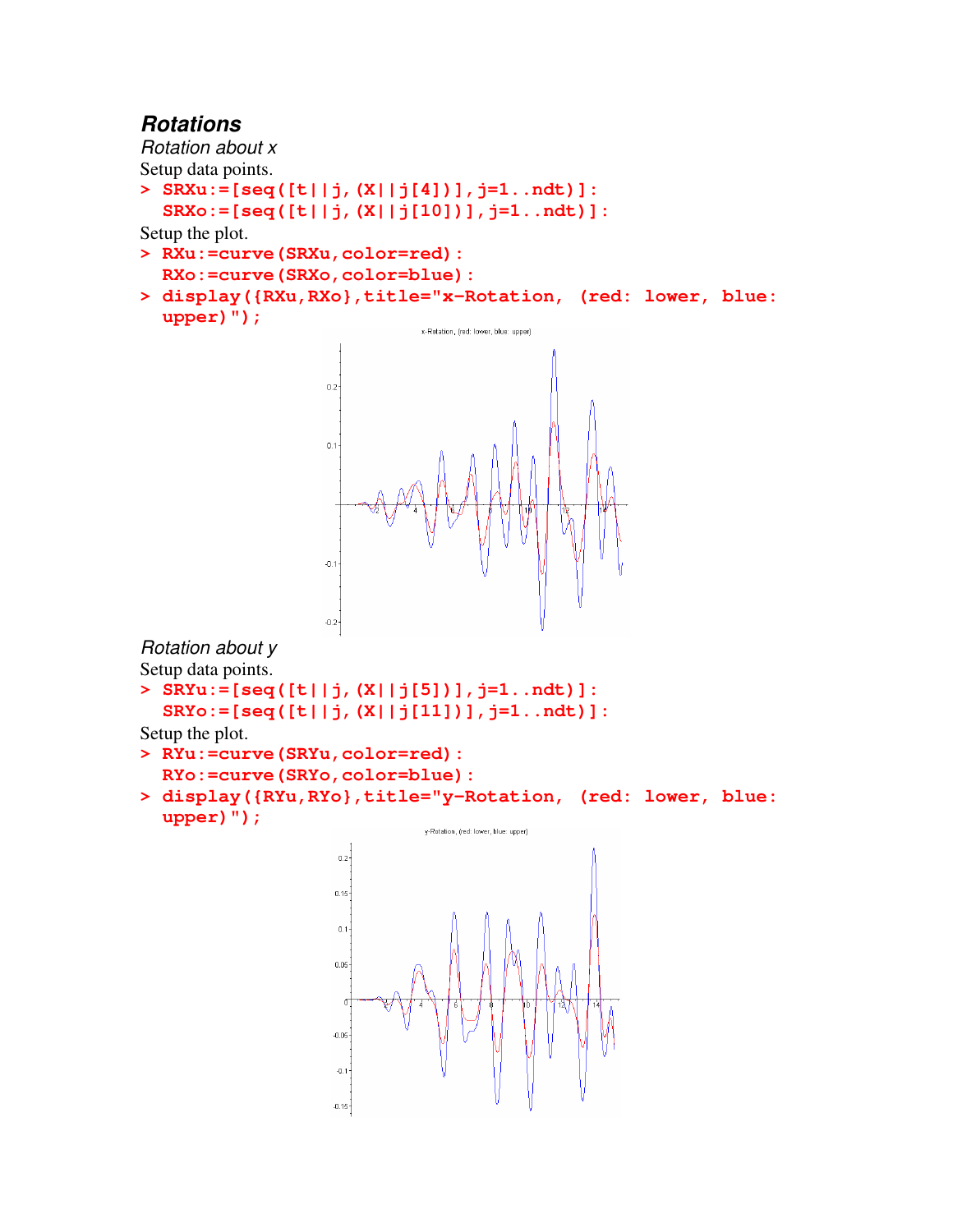*Rotation about z* Setup data points. **> SRZu:=[seq([t||j,(X||j[6])],j=1..ndt)]: SRZo:=[seq([t||j,(X||j[12])],j=1..ndt)]:** Setup the plot. **> RZu:=curve(SRZu,color=red): RZo:=curve(SRZo,color=blue): > display({RZu,RZo},title="z-Rotation, (red: lower, blue: upper)");** z-Rotation, (red: lower, blue; upper)



# **Animation**

To reduce execution time, only some time steps are used for the animation. If you have a fast machine, you can increase this number.

**> nmx:=50:**

Setting the number of plots used for the animation.

```
> if (ndt>nmx) then nplot:=nmx else nplot:=ndt fi:
```
Animation stepsize **> ds:=round(ndt/nplot);**

```
ds := 30
```
Maximal motion

```
> maxm := max( seq( seq( (X||j[i]),i=1..12 ), j=1..ndt ) );
                    maxm := 1.40863654064256583
```
Calculate the normalization factor of the motion for the animation (using the Maximal motion magnitude).

```
> nor:=DSuo[3]/(maxm)/10:
```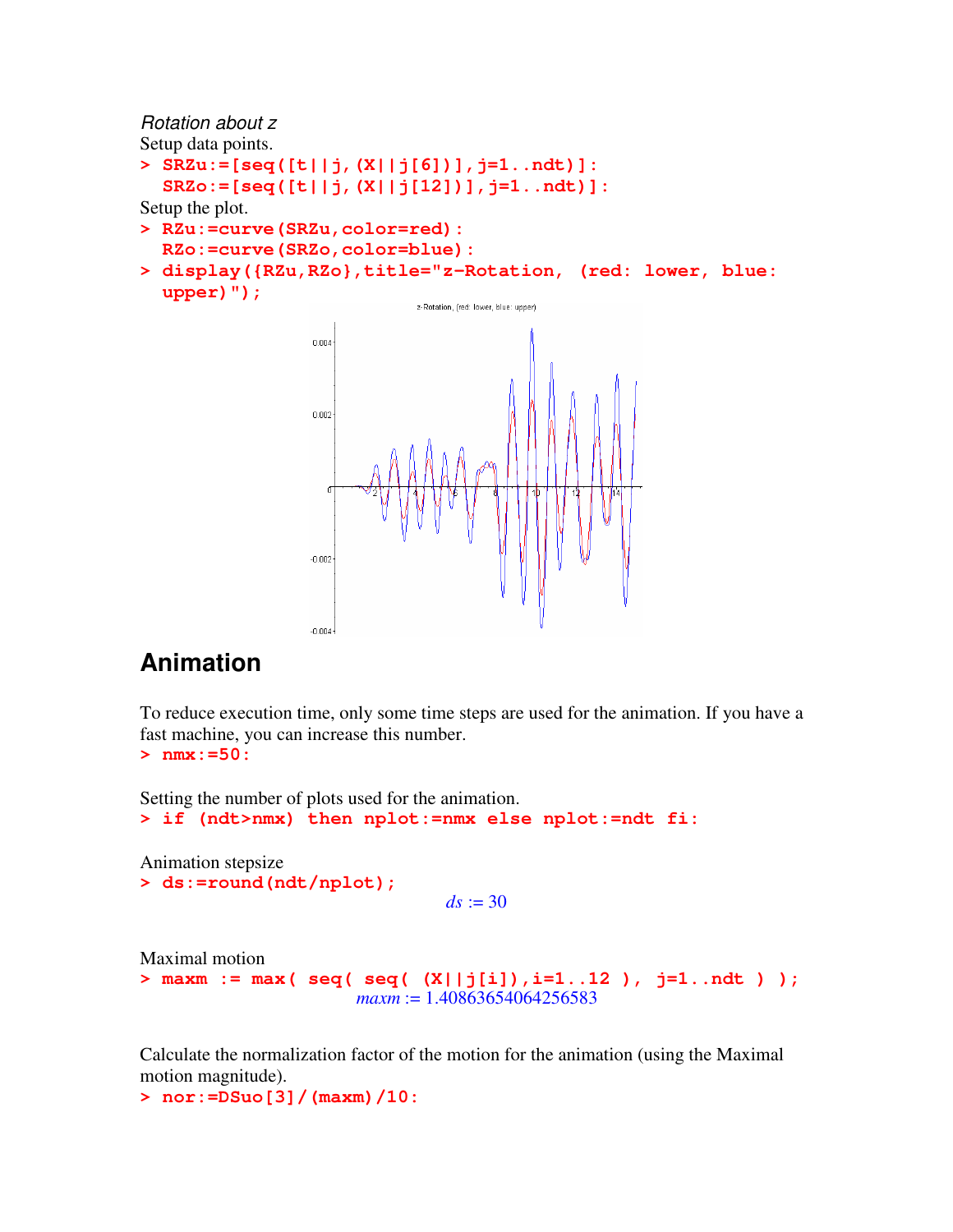#### *Setting up the basic elements*

```
Nominal ground plate location
> GROUND := translate( display( cuboid( [ (max(lu,lo)/2+1),
     -(max(lu,lo)/2+1), -(max(lu,lo)/2+1)/100 ],
     [ (max(lu,lo)/2+1), (max(lu,lo)/2+1),
     (max(lu,lo)/2+1)/100 ],
                               color=brown)),0,0,-DSuo[3]):
Nominal Diagonal Points for each prism at each animation time
> iplot:=0:
> for j from 1 by ds to ndt do
     # Animation index
     iplot:=iplot+1:
     i:=iplot:
     # Ground Motion
     xg[i]:=x0x[j]: yg[i]:=x0y[j]: zg[i]:=x0z[j]:
     # Cuboids rotation
     rotu||i := sqrt( (X||j[4])^2 + (X||j[5])^2 +
     (X||j[6])^2 ) * nor:
     roto||i := sqrt([X||j[10])^2 + (X||j[11])^2 +(X||j[12])^2 ) * nor:
     diru||i := [ (X||j[4]), (X||j[5]), (X||j[6]) ];
     diro||i := [ (X||j[10]), (X||j[11]), (X||j[12]) ];
     # Diagonal end points position of the cuboids
     ENDu1t||i := [ ENDu1[1] + ( (X||j[1])+xg[i] )*nor,
                  ENDu1[2] + ( (X||j[2])+yg[i] )*nor,
                  ENDu1[3] + ( (X||j[3])+zg[i] )*nor ];
     ENDu2t||i := [ ENDu2[1] + ( (X||j[1])+xg[i] )*nor,
                  ENDu2[2] + ( (X||j[2])+yg[i] )*nor,
                  ENDu2[3] + ( (X||j[3])+zg[i] )*nor ];
     ENDo1t||i := [ ENDo1[1] + ( (X||j[7])+xg[i] )*nor,
                  ENDo1[2] + ( (X||j[8])+yg[i] )*nor,
                  ENDo1[3] + ( (X||j[9])+zg[i] )*nor ];
     ENDo2t||i := [ ENDo2[1] + ( (X||j[7])+xg[i] )*nor,
                  ENDo2[2] + ( (X||j[8])+yg[i] )*nor,
                  ENDo2[3] + ( (X||j[9])+zg[i] )*nor ];
end do:
Creating the plot objects.
> for j from 1 by 1 to nplot do
     CUBuc[j] := cuboid( ENDu1t||j, ENDu2t||j, color=red ):
     CUBoc[j] := cuboid( ENDo1t||j, ENDo2t||j, color=blue):
end do:
```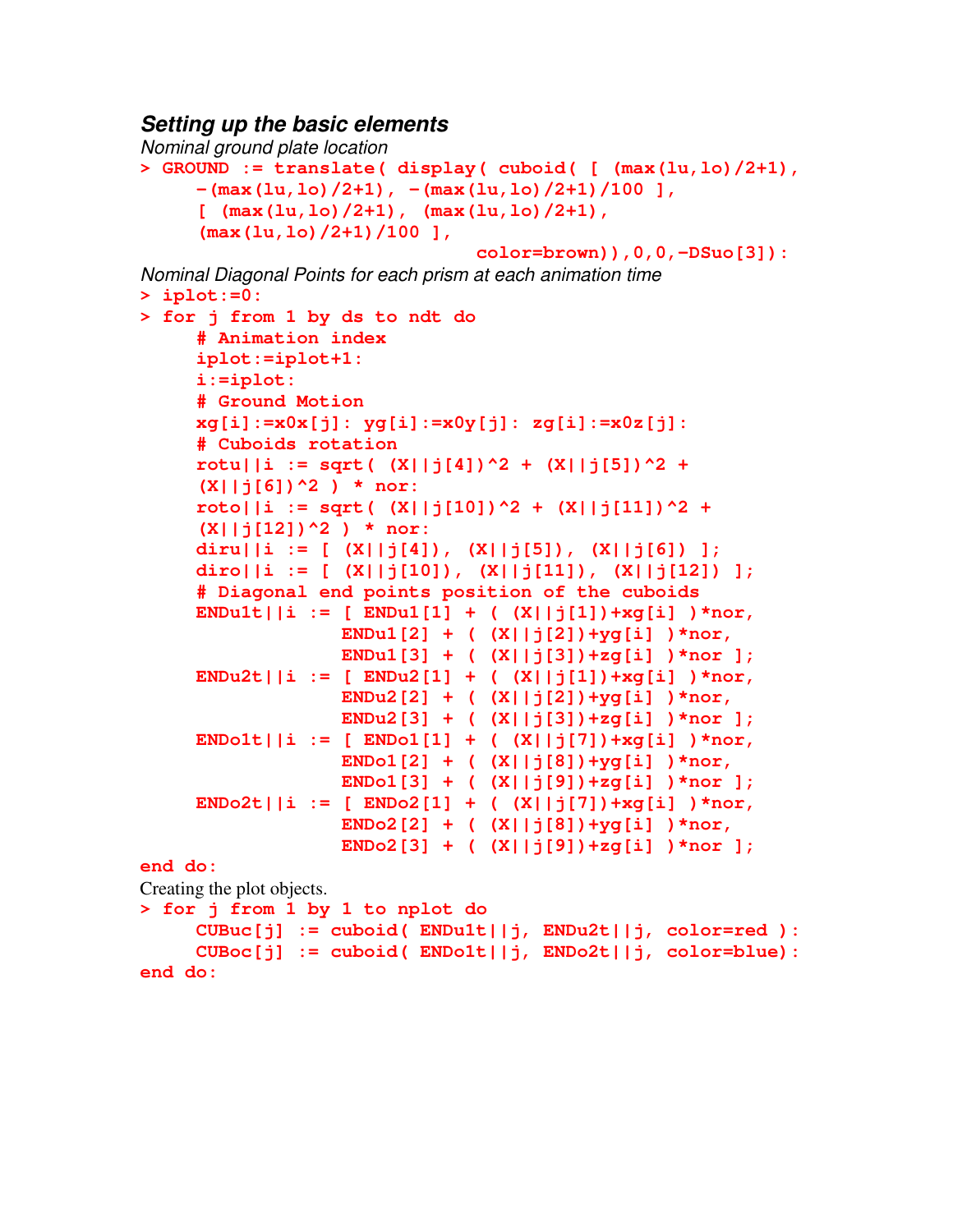### *Translate and Rotation the basic elements*

#### *Ground and the Cuboids*

Create the plots of the translated cuboids and the ground.

The plot of the upper cuboid must be translated by the constant distance between both bodies in the initial position, because all motions are calculated with respect of the bodies' center of gravity. Finally, the cuboids are rotated around the rotation vectors.

```
> G[1]:=GROUND:
> CUBu[1]:=CUBuc[1]:
  CUBo[1]:=translate( CUBoc[1], DSuo[1], DSuo[2], DSuo[3]):
> for j from 2 by 1 to nplot do
    G[j] := translate( GROUND, xg[j]*nor, yg[j]*nor,
     zg[j]*nor ):
     CUBu[j] := rotate( CUBuc[j], rotu||j, [ [0,0,0],
     diru||j ] ):
    CUBo[j] := translate( rotate( CUBoc[j], roto||j,
     [[0,0,0],diro||j] ),
    DSuo[1],DSuo[2],DSuo[3]):
```
#### **end do:**

#### *Spring Connection Positions*

Next, we calculate the spring connections between the cuboids. We use the spring deformation relationships derived above in the calculation.

```
> iplot:=0:
> for j from 1 by ds to ndt do
      iplot:=iplot+1:
      i:=iplot:
      # Ground and lower spring connections
      FSgx||i := [ seq( x0x[j]*nor + a[n,x], n=1..4 ) ]:
      FSgy||i := [ seq( x0y[j]*nor + a[n,y], n=1..4 ) ]:
      FSgz||i := [ seq( x0z[j]*nor - DSuo[3], n=1..4 ) ]:
      # Lower spring and lower cuboid connections
      \textbf{FSux}||i := [ \textbf{seq} ( \textbf{eval} ( \textbf{Re} ( \textbf{u1+x0x}[j] ) *nor+a[p, x]), {
      seq( q||n=X||j[n], n=1..6 ),
      seq( ak||n=a[p,n], n in {x,y,z} ) } ), p=1..4 )]:
      \text{FSuy} \mid i := [ \text{seq}(\text{eval}(\text{Re}((u2+x0y[j]) * \text{nor} + a[p, y]), \text{Re}((u2+x0y[j]) * \text{or} + a[p, y]) ] )seq( q||n=X||j[n], n=1..6 ),
      seq( ak||n=a[p,n], n in {x,y,z} ) } ), p=1..4 ) ]:
      FSuz \mid |i := [seq(\text{eval}(\text{Re}((u3+x0z[j]) * nor+a[p,z])), {
      seq( q||n=X||j[n], n=1..6 ),
      seq( ak||n=a[p,n], n in [x,y,z] ) } ), p=1..4 ) ]:
      # Lower cuboid and upper spring connections
      \textbf{FTux} \mid \textbf{i} := [ \text{ seq} (\text{ eval} (\text{Re}(\text{u1+x0x}[j]) * \text{nor} + \text{b}[p, x]),seq( q||n=X||j[n], n=1..6 ),
      seq( ak||n=a[p,n], n in [x,y] ), akz=bzq||p } ),
      p=1..4 ) ]:
      F \text{Tuy} \mid i := [ \text{seq}(\text{eval}(\text{Re}((u2+x0y[i]))*n^{\text{ord}(\text{tr})}, y]),seq( q||n=X||j[n], n=1..6 ),
```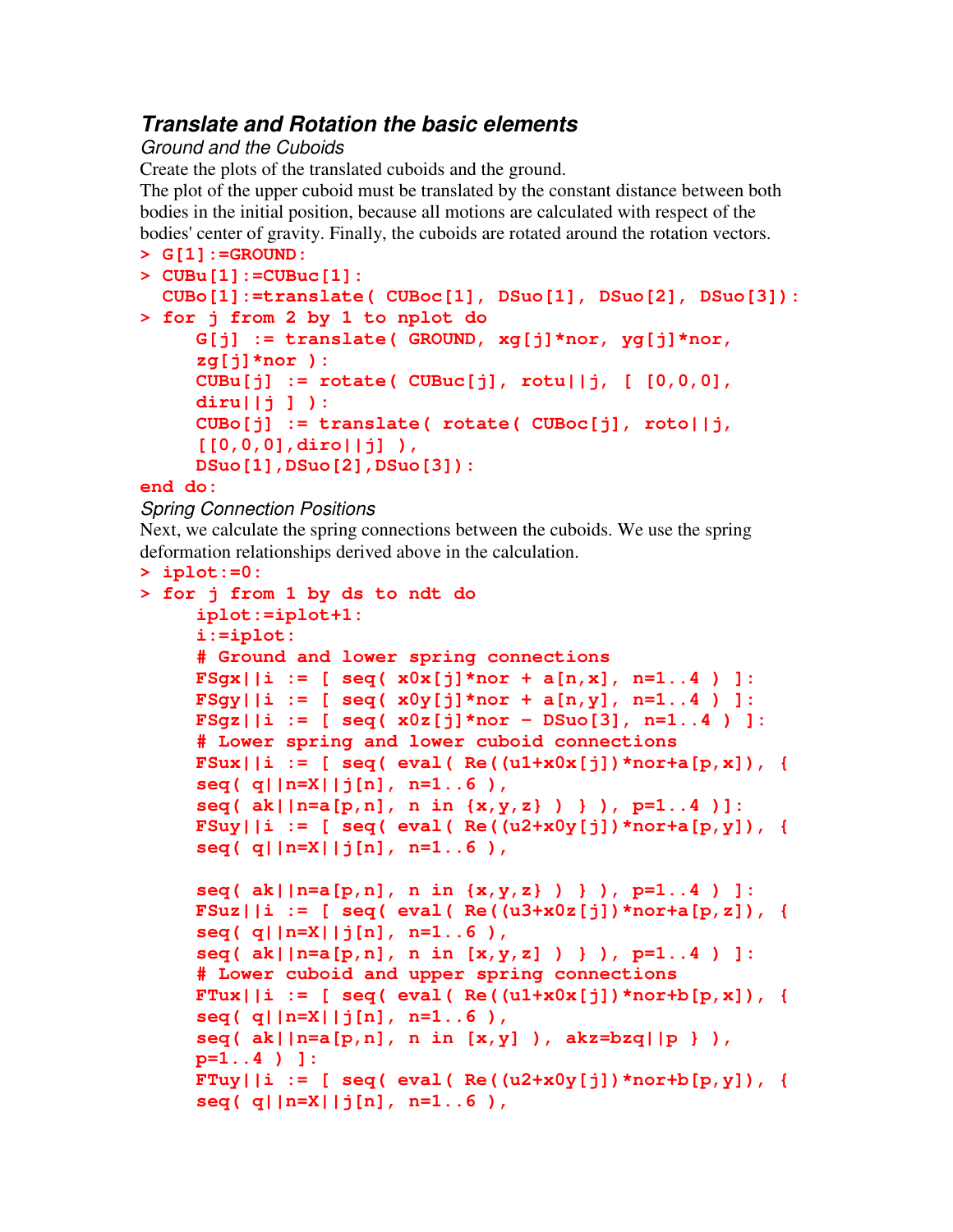```
seq( ak||n=a[p,n], n in [x,y] ),
akz=bzq||p } ), p=1..4 ) ]:
FTuz||i := [ seq( eval( Re((u3+x0z[j])*nor+bzq||p), {
seq( q||n=X||j[n], n=1..6 ),
seq( ak||n=a[p,n], n in [x,y] ), akz=bzq||p } ),
             p=1..4 ) ]:
# Upper spring and upper cuboid connections
FSox||i := [ seq( eval(
Re((u1+x0x[j])*nor+b[p,x]+DSuo[1]), { seq(
q||n=X||j[n+6], n=1..6 ),
seq( ak||n=b[p,n], n in [x,y,z] ) } ),
                p=1..4 ) ]:
FSoy||i := [ seq( eval(
Re((u2+x0y[j])*nor+b[p,y]+DSuo[2]), { seq(
q||n=X||j[n+6], n=1..6 ),
seq( ak||n=b[p,n], n in [x,y,z] )} ), p=1..4 ) ]:
FSoz||i := [ seq( eval(
Re((u3+x0z[j])*nor+b[p,z]+DSuo[3]), { seq(
q||n=X||j[n+6], n=1..6 ),
```

```
seq( ak||n=b[p,n], n in [x,y,z] )} ), p=1..4 ) ]:
end do:
```
#### *Connecting the Bodies*

```
> for j from 1 by 1 to nplot do
    SU[j] :=
     line([FSgx||j[1],FSgy||j[1],FSgz||j[1]],[FSux||j[1],FS
    uy||j[1],FSuz||j[1]],color=green,thickness=3),
     line([FSgx||j[2],FSgy||j[2],FSgz||j[2]],[FSux||j[2],FS
    uy||j[2],FSuz||j[2]],color=cyan,thickness=3),
     line([FSgx||j[3],FSgy||j[3],FSgz||j[3]],[FSux||j[3],FS
    uy||j[3],FSuz||j[3]],color=green,thickness=3),
     line([FSgx||j[4],FSgy||j[4],FSgz||j[4]],[FSux||j[4],FS
    uy||j[4],FSuz||j[4]],color=green,thickness=3);
    SO[j] :=
    line([FSox||j[1],FSoy||j[1],FSoz||j[1]],[FTux||j[1],FT
    uy||j[1],FTuz||j[1]],color=green,thickness=3),
     line([FSox||j[2],FSoy||j[2],FSoz||j[2]],[FTux||j[2],FT
    uy||j[2],FTuz||j[2]],color=green,thickness=3),
     line([FSox||j[3],FSoy||j[3],FSoz||j[3]],[FTux||j[3],FT
```